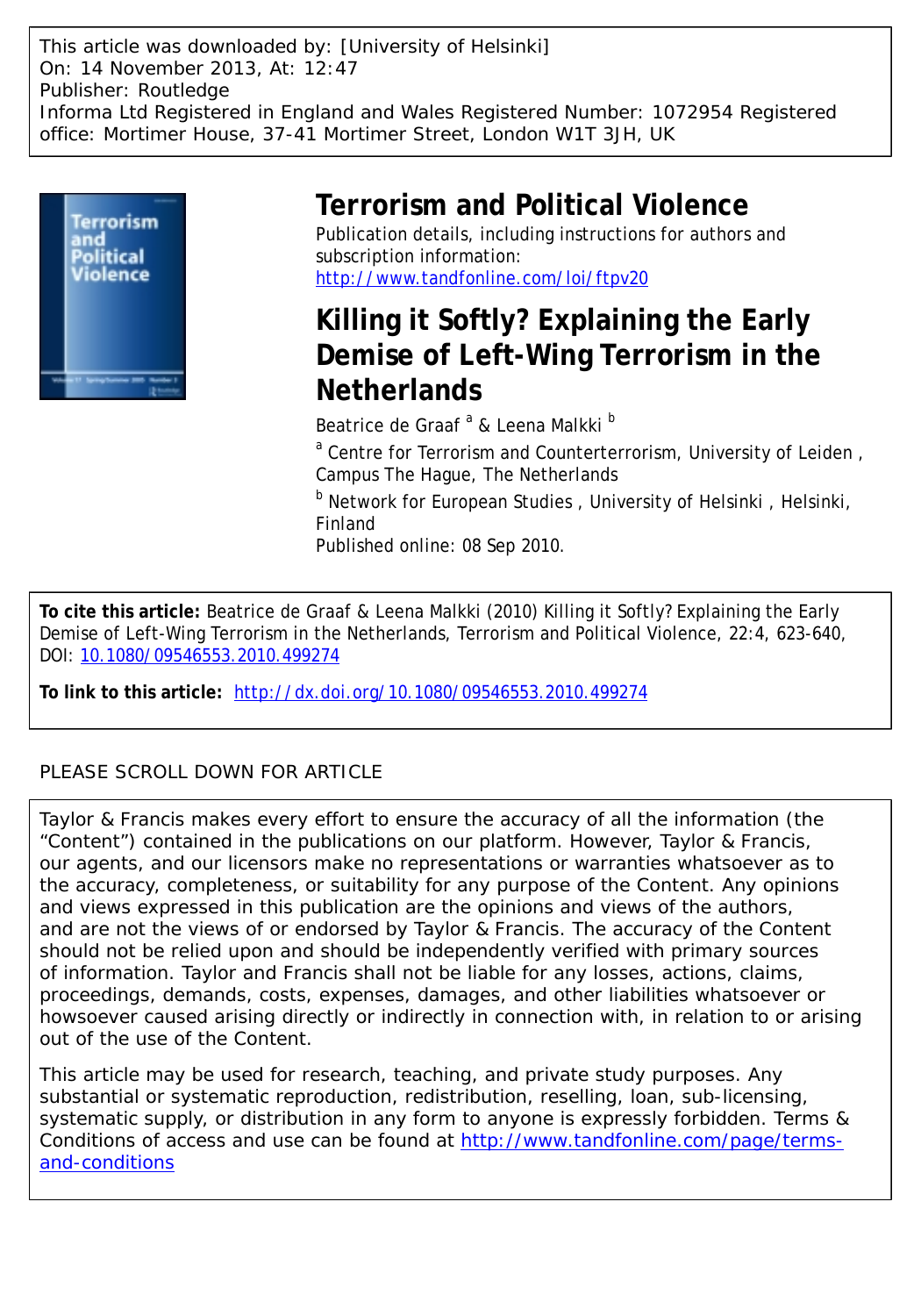

## Killing it Softly? Explaining the Early Demise of Left-Wing Terrorism in the Netherlands

BEATRICE DE GRAAF

Centre for Terrorism and Counterterrorism, University of Leiden, Campus The Hague, The Netherlands

#### LEENA MALKKI

Network for European Studies, University of Helsinki, Helsinki, Finland

This article seeks to provide a comprehensive analysis of the early demise of Rode Jeugd's initiatives towards a terrorist campaign in the Netherlands. It is concluded that three contextual factors played a crucial role in the process: the openness of the political culture, the setbacks experienced by similar organizations elsewhere (RAF in particular), and the lack of overt repression, combined with effective covert operations carried out by the security forces against the Rode Jeugd. Overall, the case of Rode Jeugd is a prime example of a demonstration of state power not always being the most efficient or even suitable method to combat terrorism.

Keywords counterterrorism, disengagement, intelligence, left-wing terrorism, Netherlands

#### Introduction

The fate of the Dutch left-wing grouping *Rode Jeugd* (RJ, Red Youth) seems in many ways a counterterrorist's dream: The group was starting up an urban guerrilla campaign in the early 1970s, but its actions were halted before they caused any serious consequences. There was hardly a political trial to speak of and the media paid only modest attention to the issue. Throughout the whole period, the public perception prevailed that the Netherlands did not have a terrorism problem. Few now remember that Rode Jeugd even existed and all of its former members have

Dr. Beatrice de Graaf is an associate professor at the Centre for Terrorism and Counterterrorism, University of Leiden, Campus The Hague, The Netherlands. She recently finished her monograph entitled Evaluating Counterterrorism Performance. A Comparative Study of the Netherlands, Germany, Italy, and the United States in the 1970s (forthcoming at Routledge, winter 2010/2011). Dr. Leena Malkki is a university teacher at the Network for European Studies at the University of Helsinki, Finland. She has just completed her PhD dissertation on how and why the terrorist campaigns of the Rode Jeugd and the Symbionese Liberation Army declined.

Address correspondence to Beatrice de Graaf, Centre for Terrorism and Counterterrorism, University of Leiden, Campus The Hague, Kantoren Stichthage, Koningin Julianaplein 10, The Hague 2595 AA, The Netherlands. E-mail: bdegraaf@campusdenhaag.nl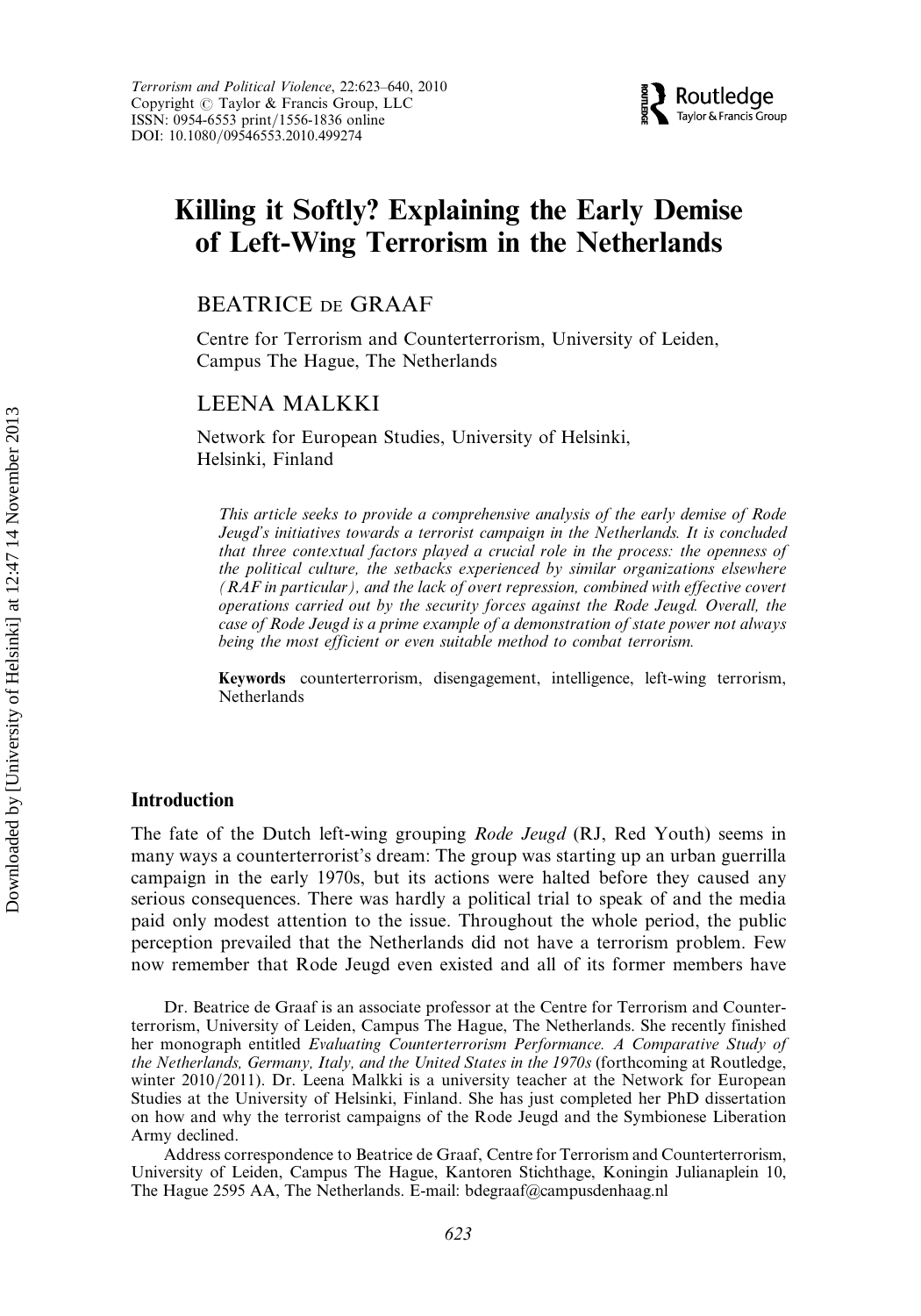re-integrated well into society. A famous explanation for the demise of Rode Jeugd was provided by a former member, Luciën van Hoesel, in an interview in 1985:

If you situated my case in Germany, I would have been dead, received a life sentence, or I would still have been a fugitive. It is actually too crazy, once you realize this. In the Netherlands, you get so much leeway that the motivation to act falls apart. [...] The liberal climate in the Netherlands put a stop to terrorism, whereas in Germany, reactionary forces artificially sustained terrorism for ten years  $[\ldots]$ <sup>1</sup>

What makes this explanation particularly attractive is that it implicitly suggests that by reacting in a certain way, the authorities can create or at least contribute to an environment that is hostile to terrorism. Indeed, at first glance, it seems as if Rode Jeugd was crushed by skilful intelligence operations. A closer look reveals, however, that the process leading to its demise was more complicated than that and that the ''success'' of countermeasures resulted not only from wise decisions and their skilful implementation, but partly from failures to take action.

This article seeks to provide a comprehensive analysis of the process leading to Rode Jeugd's demise. As framework for our analysis, we will use the model for decline of radical groups on a collective level that F. Demant, M. Slootman, F. Buijs, and J. Tillie developed. $<sup>2</sup>$  They argue that to understand the decline and dissolution</sup> of radical organizations, the emphasis should be put on the interaction between potential radicals, on the one hand, and the radical organization or movement on the other.<sup>3</sup> This interaction can be perceived as an exchange between *demand* and supply. In a given society, a considerable number of disgruntled citizens can strive after radical changes. This ''demand'' for action can, however, remain latent if it does not find an appropriate ''supply'' of radical repertoires. On the other hand, this supply of initiatives for radical change will remain untouched if there are no disenfranchised citizens. When demand and supply meet, a radical movement can blossom. When the interaction between demand and supply becomes unbalanced, the organization will, however, decline or even disappear.

Several factors can be identified on both sides that can cause a movement to decline. For example, the ideology of the movement can lose its appeal or the movement can fail on an organizational level. This decline can furthermore be enhanced by specific *contextual factors* that provide the radical movement with changing opportunities and restrictions that influence its dynamics (for example other probably radical—competing organizations). When asked for explanations for the demise of Rode Jeugd and its successors, the former members put much of the blame on themselves, especially on deficits in ''supply side'' factors such as strategy, internal discipline, and organization. They also point to three more contextual factors as explanations: Dutch political culture (the ''liberal climate''), international context, and counterterrorist measures. We examine how these three contextual factors influenced the demand (that is, the sympathizers, members, and popularity of the movement) and the supply side (that is, the organization) of the Rode Jeugd's activities.

Our analysis is based on in-depth historical research relying on primary sources and oral history methods. Leena Malkki conducted several interviews with former Rode Jeugd members and studied their internal writings.<sup>4</sup> Beatrice de Graaf carried out research in government archives, interviewed some security officials, and was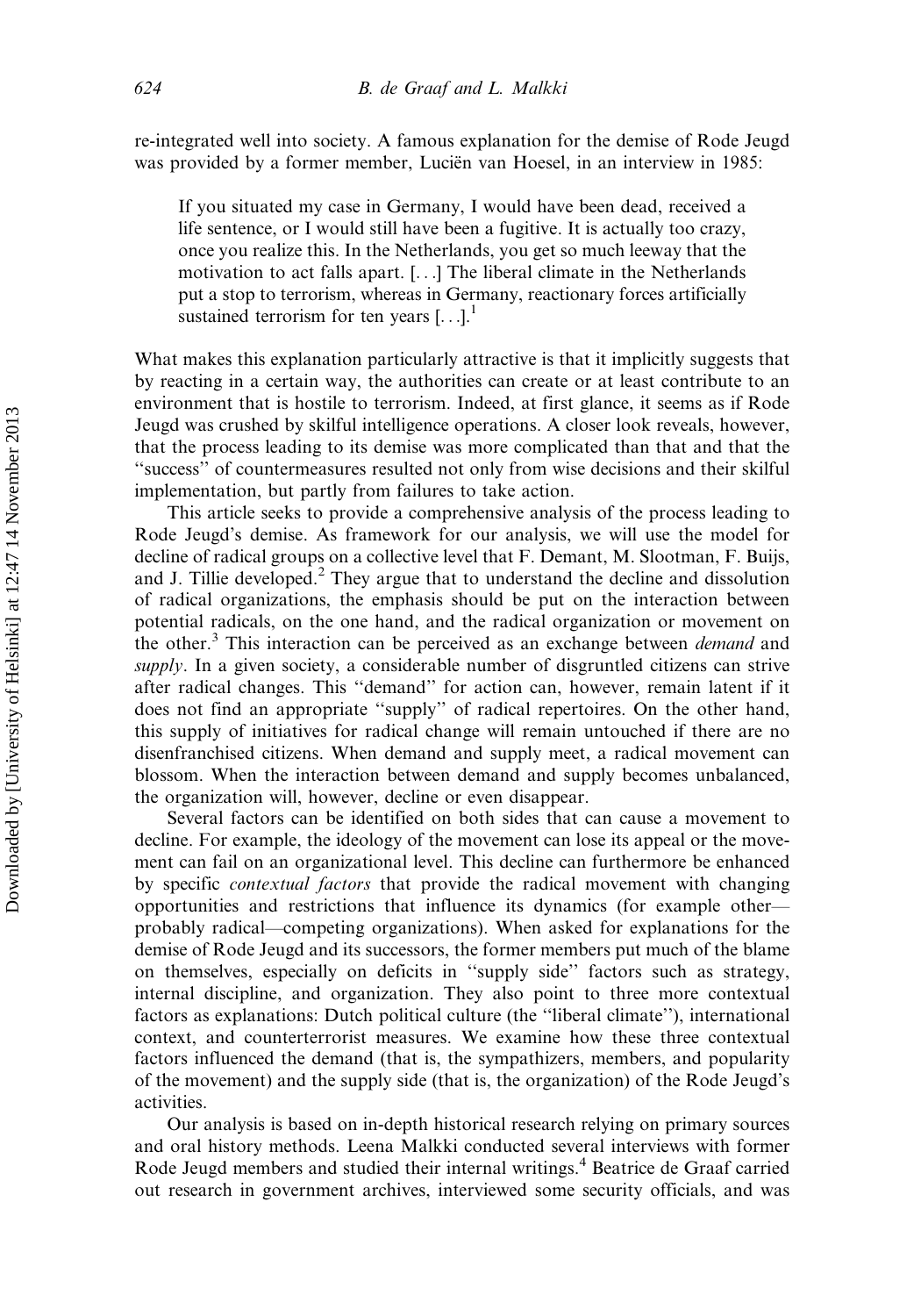able to reconstruct (intelligence) operations that were waged against this radical group.5 We will start with a short, factual overview of the rise and decline of the Rode Jeugd in the Netherlands, focusing on its strategy and organization, before we deal with the three factors mentioned above.

#### Rode Jeugd: Strategy and Organization

Rode Jeugd had its origins in the turbulent Amsterdam of 1966. Initially, it was a loose network of young workers who were active within the context of the larger protest movement of the time. Its members took part in demonstrations against the Vietnam War, distributed pamphlets on several issues and tried to educate the protesting youths about the principles of Marxism-Leninism and revolutionary action.

What set Rode Jeugd apart from other youthful protesters, however, was its militant attitude and method of action—the factor that Demant et al. denote as ''the supply side'' of the movement (they stress the importance of ideology, strategy, organization, and leadership). The supporters of the group were proud to be the most radical and violent ones in the streets. The Mao placards were carried in the demonstrations not only for their message but also for the attached stout poles that could be used as weapons if needed. It was not uncommon for the Rode Jeugd supporters to act provocatively, and this confrontational attitude severed Rode Jeugd's relations with most other groups involved in the protests. The following comment by another demonstrator from October 1968 is typical:

Because the [...] organizations had not dared to ask Rode Jeugd to participate (apparently because of the prior experiences!), they [Rode Jeugd] found it necessary to suddenly show up with slogans that had nothing to do with defending the Vietnamese people. The police got a reason to intervene when other demonstrators who wanted to remove these slogans got into a fight with Rode Jeugd.<sup>6</sup>

Rode Jeugd's clashes with the authorities were particularly fierce in the conservative city of Eindhoven in the southern part of the Netherlands. Rode Jeugd was practically the only youth protest movement that was marching in its streets. In addition to battles with the police, Rode Jeugd supporters frequently clashed with Philips security personnel and American soldiers stationed in the bases across the border in Germany who visited the city during their furloughs. Rode Jeugd had picked the biggest company and pride of the city, Philips, as its target and as a symbol of capitalism and imperialism.<sup>7</sup>

Towards the end of the 1960s, the character of Rode Jeugd started to change. In 1973, the developments were described in the internal paper of Rode Jeugd:

The year 1970 was important for RJ, and it found its expression in 1971. After 4 years of disturbances, during which Rode Jeugd got and kept going well, the movement began to ebb. This happened in 1969 and 1970. With this, also the potential of RJ slowly washed away. What was left were the motivated adherents, a few key members and the leaders. Whereas in 1966–1970 violence was used only in the form of stones, smoke bombs, cudgels and a few Molotov cocktails, in 1970 there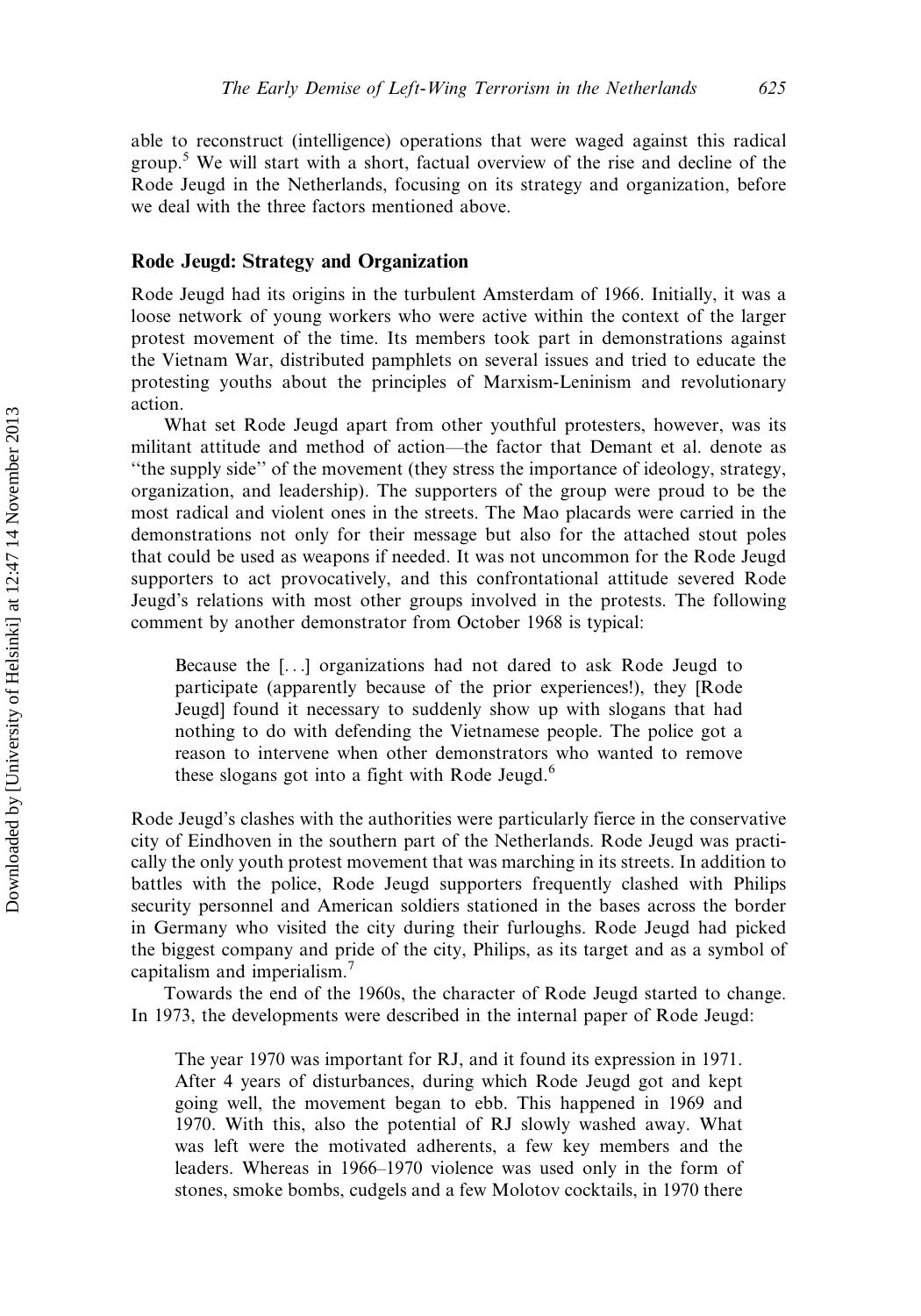began a discussion about more serious violence, the development of the "urban guerrilla" struggle of which little was known at that time.<sup>8</sup>

With the spontaneous masses of the protest movement gone, Rode Jeugd needed to reorient its actions—a development characterized by Demant et al. as a decrease of ''members' needs'' on the demand side of the radical movement. Another development that suggested that they needed to change their approach was the ever-escalating conflict between Rode Jeugd and the authorities, the Eindhoven establishment in particular.

Besides staying in tune with the developments in the Netherlands, the activists had kept a close eye on what had been going on elsewhere. They seemed to expect that with things going the way they were, the group would soon be confronted with the same kind of choices and circumstances as the radical left had faced in West Germany, France, and other European countries. In the activists' eyes, the situation was developing much along the same lines as in neighboring West Germany or France. For them, this suggested that if Rode Jeugd wanted to survive, it was time to change the tactics and organization, to move from protest to resistance, just as, for example, the German Red Army Faction had.<sup>9</sup> In this sense, by customizing and adjusting its strategy and ideology on the supply side of the movement, they hoped they could increase the ''demand'' for radical and revolutionary action by mobilizing new generations.

The idea of moving from protest to offensive resistance and the use of violence was not welcomed by all Rode Jeugd members. After a fierce dispute, the moderate wing of Rode Jeugd, which claimed that the organization should focus its efforts on organizing the masses and move toward violent revolution only later, split from Rode Jeugd. $10$ 

From the radicals' point of view, $\frac{11}{11}$  it would have been a waste of time to try to gather the Dutch workers into a mass organization at that moment, because the workers had so hopelessly lost their class consciousness that they no longer realized that they were being exploited. The radicals preferred to direct their activities into supporting struggles in the Third World. Based on the encirclement theory of the prominent Chinese military leader Lin Piao, they predicted that revolution would first succeed in Third World countries and then spread to the heartlands of capitalism.<sup>12</sup> By disrupting capitalism at home by all possible means—including intimidation, sabotage, and the annihilation of lives—they could best help the progression of the revolutionary struggle and at the same time demonstrate to the Dutch workers how the capitalist system could be effectively attacked. They favored a two-tier strategy. On the one hand, Rode Jeugd kept in touch with other leftist action groups in order to radicalize them and recruit members for their own struggle. This was called the ''legal'' side of the urban guerrilla movement. In addition, there would be preparations for the ''illegal'' attacks against capitalist targets.<sup>13</sup> Plans were made for some of its members to go underground. However, it was immediately recognized that such a division between the legal and illegal branches was not possible at that moment. Almost all who were involved in the illegal actions continued their normal existence and were involved also on the legal front.

In the coming months, plans and preparations were made for building up an urban guerrilla organization in the Netherlands. Weapons were bought and plans were made for renting safe houses and obtaining money through bank robberies.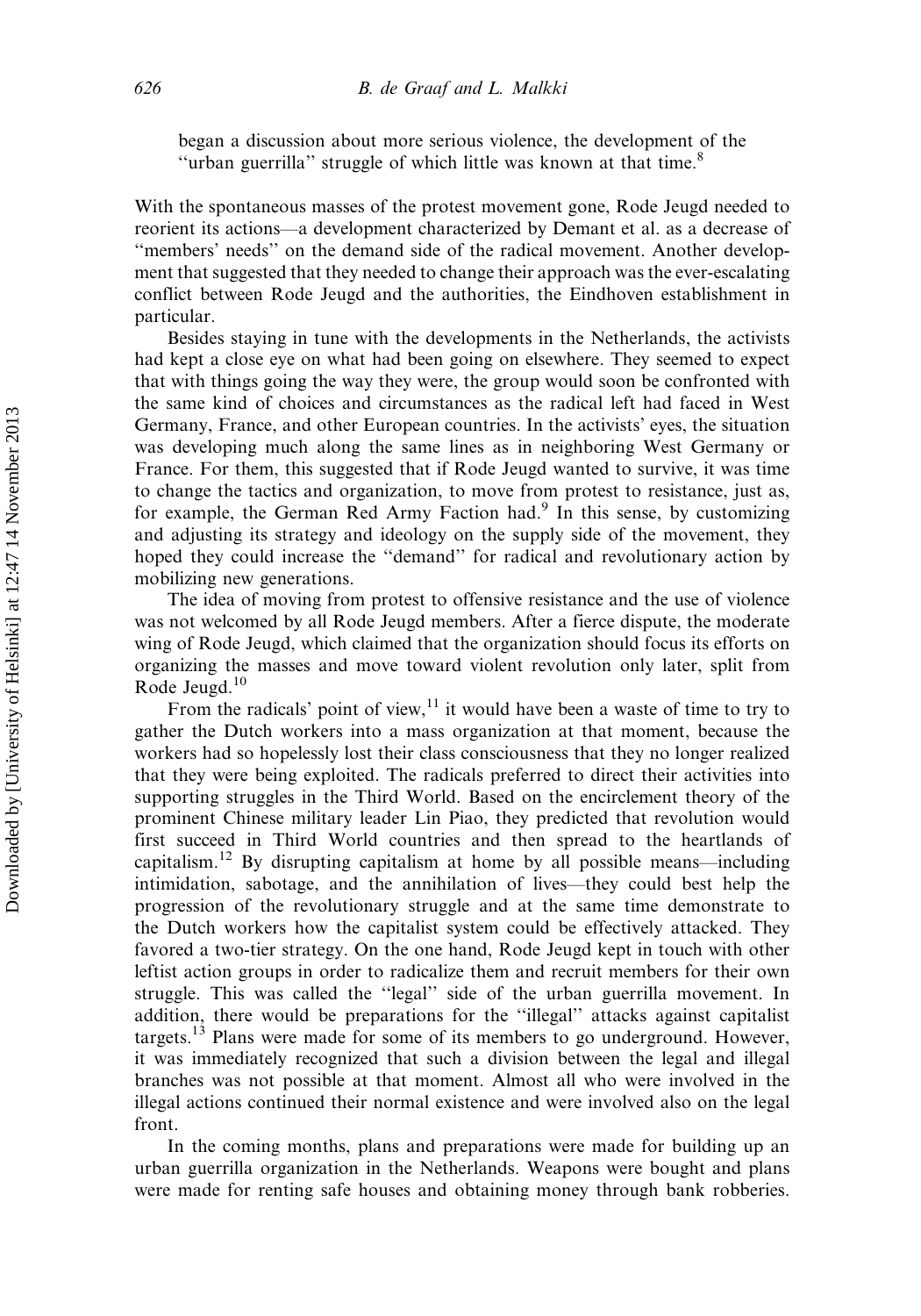Philips and American companies became the targets of several small scale bomb attacks, responsibility for which was claimed under two action names, Philips Griekenland Aktiegroep (Philips Greece Action group) and Revolutionair Volksverzet Nederland (Revolutionary People's Resistance Netherlands).<sup>14</sup>

However, the preparations and attacks were soon almost totally halted by a combination of discouraging developments abroad and setbacks faced at home. In West Germany, the majority of the activists who later became known as the first generation of the RAF were arrested and some of the members got killed by the police. Even though the members of Rode Jeugd had serious reservations about the strategy of the RAF, they also felt strong solidarity with it. German left-wing activists and the key members of Rode Jeugd had been in contact at least from 1968 on.<sup>15</sup> The bloody arrests of the RAF members made the chances of a much smaller and less sophisticated Rode Jeugd look grim. Escalating or even continuing the urban guerrilla struggle proved very difficult, especially because the whole concept was so new in the European context.

In December 1972 and June 1973, two Rode Jeugd members were arrested with bomb materials in their possession. In both cases, it was evident that the arrests were made possible by the actions of at least one informant. Even though it was a well-known fact that there were informants inside the group, these arrests caused serious upheaval among its core members. The arrests raised questions about whether Rode Jeugd was suited for urban guerrilla warfare if it was so easily penetrated by the intelligence agencies. The members clearly recognized that the urban guerrilla struggle necessitated a different kind of organization—a more disciplined one—but they did not manage to transform the organization accordingly.

Furthermore, rumors about informants and betrayals led to disagreements between the key members. Their relations had been somewhat strained even before the arrests. Each of them had their own visions about revolutionary struggle. Even though the core members did not explicitly suspect each other of being informants, trust became an issue and paranoia set in. Someone clearly could not keep critical information as secret as it needed to be.<sup>16</sup>

By the end of 1973, the key members had reached the conclusion that:

Rode Jeugd is organizationally not up to a long-lasting struggle in the metropolises, not well adjusted to the reality of waging armed anti-imperialist struggle and class struggle. It is therefore unavoidable that we have to remodel our organization. The image of Rode Jeugd that has been formed through several years' practice does not match the level in which we need to start working.<sup>17</sup>

In March 1974, the organization was officially disbanded. However, this did not bring any big changes to many of its key members' activities. In the resistance phase of Rode Jeugd, the key members had already functioned in many ways rather autonomously and hardly anyone had a concise overview of everything that was going on. Many of them just went on as before.

The next couple of years were characterized by a search for ways to contribute to the revolutionary struggle. Starting up another urban guerrilla struggle in the Netherlands was still on the agenda. However, due to increasingly unpromising perspectives at home, many former Rode Jeugd activists leaned more and more towards supporting other armed struggles. Their eyes and activities were directed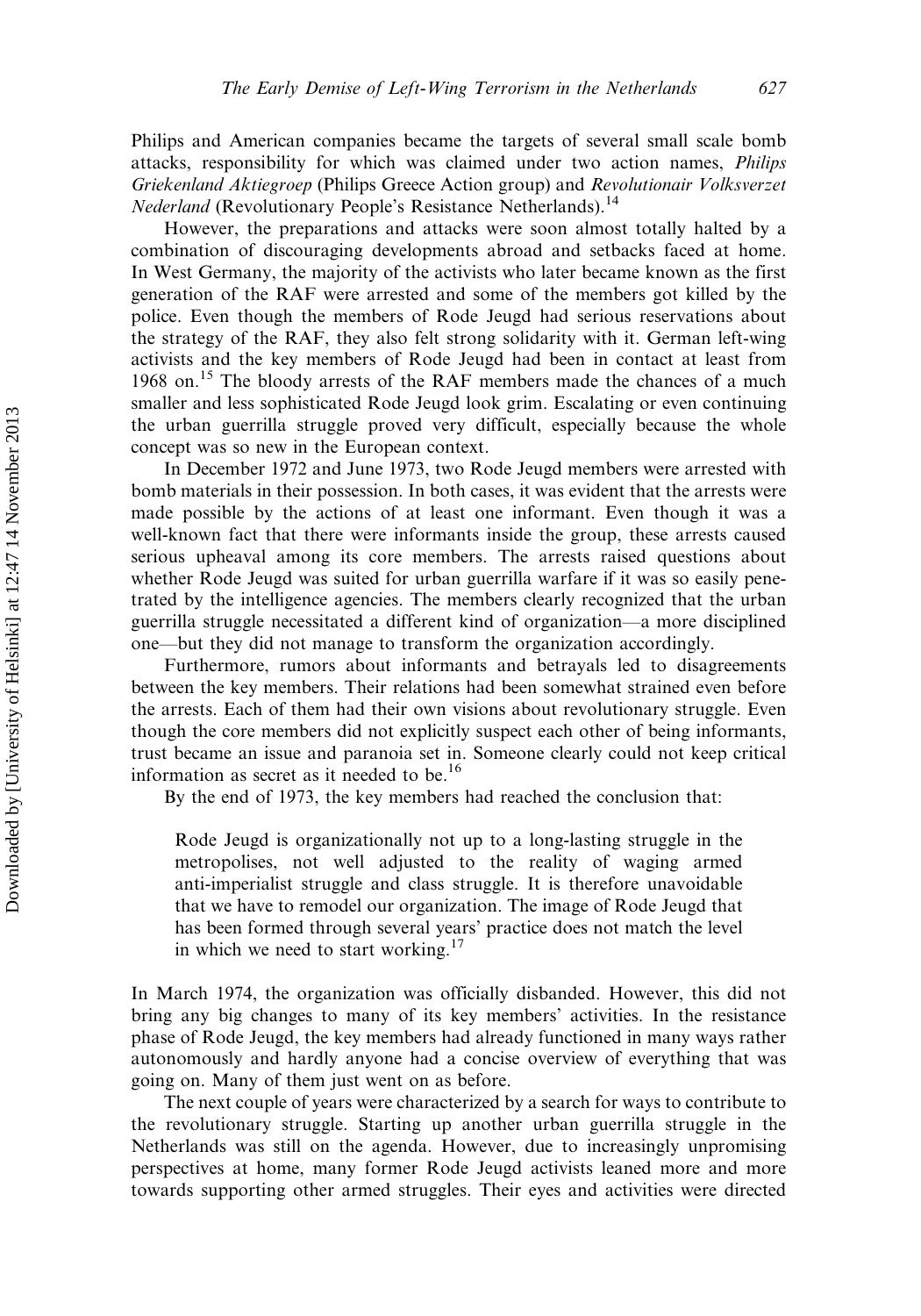especially towards the German Red Army Faction which at that time had an important base in the Netherlands.

In these new attempts, the activists confronted similar kinds of difficulties as the Rode Jeugd had confronted earlier, including weak organization, a small number of activists, and vulnerability in face of the countermeasures taken by the authorities. This time, they did not tackle these challenges any more successfully; in fact, the results were even worse. One by one, all of them dropped out. Most of them abandoned the idea of armed struggle in late 1976 after the last attempt for regrouping had failed and the larger left-wing movement had faded away.

#### Dutch Political Climate and Its Effect on Rode Jeugd

In Rode Jeugd members' publications directed at their sympathizers and supporters, the prevalent explanation for the demise of Rode Jeugd was the alleged stagnation in theory forming. Rode Jeugd members were clearly disappointed about the absence of a viable Marxist-Leninist movement in the Netherlands and about the lack of solidarity from other Marxist activists. Other organizations did show support when someone from Rode Jeugd was arrested and criticized the authorities for the way they attacked the left,<sup>18</sup> but that was as far as their solidarity went. The problem with most Marxist-Leninists was, in Rode Jeugd activists' view, that they did not have an understanding of the structure and development of imperialism on a global level and only focused on parochial interests. At the same time, the Rode Jeugd was disappointed about the lack of courage and ambition with these ''salon socialists'': in their view, no movement without an illegal branch could effectively challenge and undermine the capitalist and imperialist system from within.<sup>19</sup>

To put it simply, Rode Jeugd lacked supporters (the ''demand side''). In the eyes of most members of the protest movement that emerged in the latter part of the 1960s, the idea of starting up (or even preparing for) armed struggle in the Netherlands was just absurd. Towards the end of the 1960s, the Dutch protest movement started to disintegrate into small parties or single-issue movements which directed their activities towards influencing decision-making within the political institutions.<sup>20</sup> To be sure, the same fragmentation and rupturing of the radical movement also happened in Italy and Germany, producing increasingly militant groupings in the wake of this process. There, however, these factions were not able (or willing) to find access to the political parties and were not absorbed by the political system as was the case in the Netherlands.<sup>21</sup>

This quick entrance into parliamentary politics by the Dutch social activists and protesters was to an important degree made possible by the reactions of the Dutch elite to these challengers. Criticism of the ''old'' governing style had already emerged within the traditional parties themselves in the 1950s. By the mid 1960s, a significant part of the elite was convinced that the world around them was changing rapidly and unavoidably. They found solace in this development by convincing themselves that the only sensible thing to do was to try to adapt to these changes as much as possible. They had seen the backlash of repressive policing measures, applied during the first demonstrations in Amsterdam in 1965–1966, during the visit of the Shah of Iran to Berlin (1967) and during the May revolt in Paris (1968). This was not how the social-democratic and progressive Christian-democratic politicians wanted to enter the history books. $^{22}$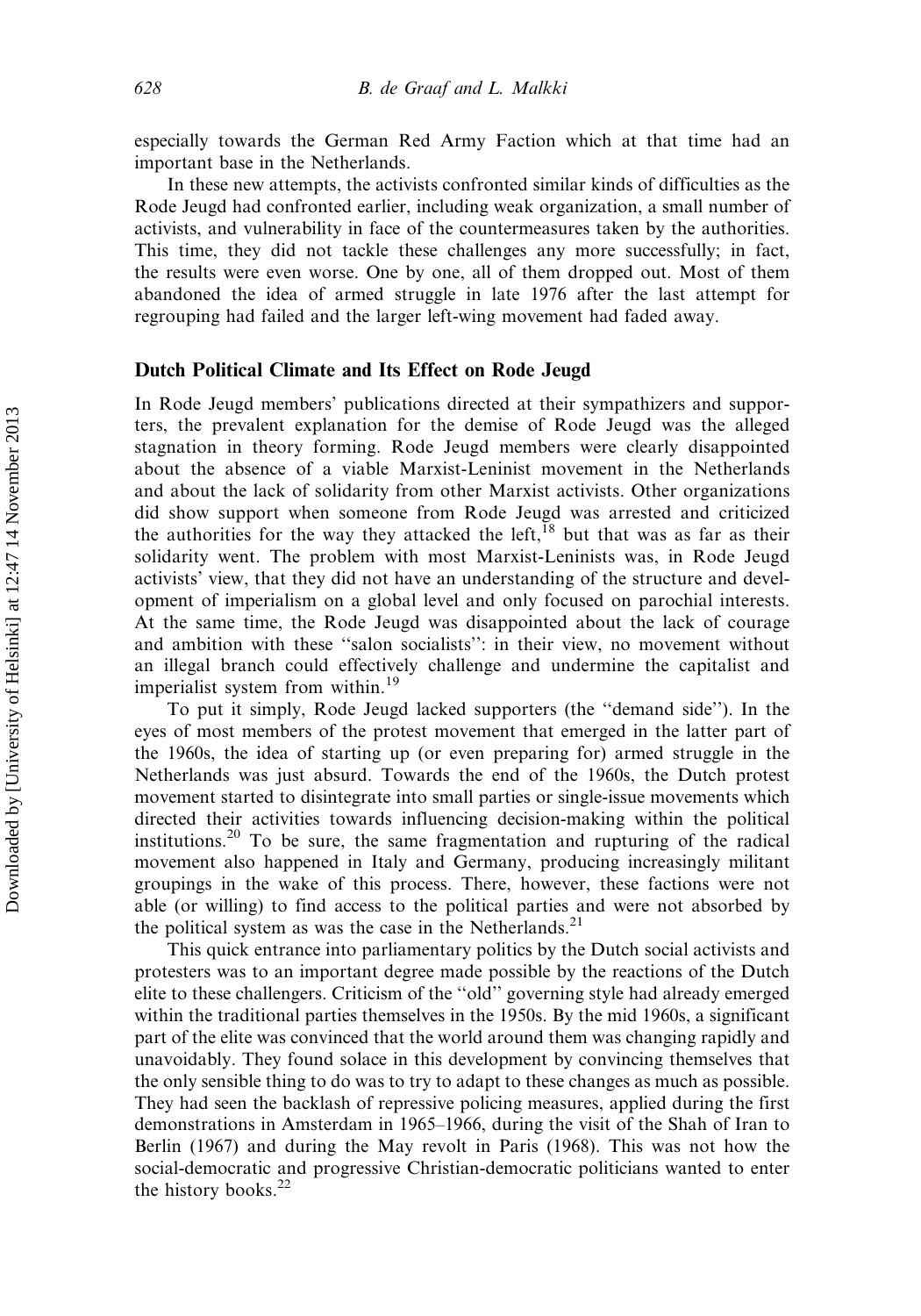The tendency to avoid conflict can be viewed as a recurrent feature of Dutch political culture. According to historian James Kennedy, such behavior was typical of Dutch political life, which was based on pluralism and consensus, including an aversion to high levels of social or political tension. The authorities, therefore, went to much greater lengths to avoid confrontation than in many other European countries. The political leaders of the traditional parties were particularly uneasy with the use of violence (for example, by using repressive police methods) and tried to avoid it at almost any cost. As in many other countries at that time, the Dutch authorities overestimated the power of student radicals, but instead of coming down hard on them, they decided to give in to this perceived "force of history."<sup>23</sup> This was possible, because they were not confronted with such a polarized society or moral panic vis-a` vis this rise of the left, as that facing the West German government during the same period. Unlike in Germany or Italy, the Dutch political system was not structured along a left-versus-right-wing divide, but segmented along confessional or ideological lines. Furthermore, unlike in the Federal Republic of Germany with its history of aborted democracy, national security (Innere Sicherheit) was not a field in which the Dutch ruling classes (from 1973–1977 principally the social-democrats) had to demonstrate state power.<sup>24</sup>

This left Rode Jeugd as the only Dutch organization within the gamut of revolutionary movements in Western Europe calling for immediate armed struggle at that time.<sup>25</sup> Initially, this lack of a sound support base was actually one of the reasons why Rode Jeugd adopted the tactics of terrorism. It was partly an attempt to find new tactics of militancy, presence, and efficiency that would suit their diminishing ranks and compensate for the loss of supporters. While the liberal climate did not provide total immunity against the emergence of terrorism, in the long run, it heavily eroded the ''demand side'' factor needed to keep terrorist organizations floating. The inclusive and consensual political culture thus weakened the ''breeding conditions'' of new generations of Rode Jeugd members and affected the movement's longevity: the Rode Jeugd lasted only a single generation, and even that generation did not grow old in the battle but abandoned it well short of victory.

#### Rode Jeugd and the International Context

Another important external factor contributing to the decline of the radical organization was—the admittedly somewhat vague notion of—the international context. This factor mainly influenced the ''supply side'' of the organization: its ideological, tactical, and technical resources, as well as the motivations of the radical members involved.

When looking for direction and signs of things to come, Rode Jeugd members were not solely or even primarily looking at the national context. Their worldview was thoroughly internationalist and they perceived themselves as part of a world-wide community of revolutionary movements fighting imperialism and capitalism, including national liberation movements in the Third World and groups such as *Rote Armee* Fraktion, Brigate Rosse, and the Weather Underground in the Western countries. In this sense, their whole ideology, as an organization resource, was drawn from the paradigms and theories that international social revolutionary thinking could offer them in the 1960s and 1970s. It could be argued that they were even more internationally oriented than their comrades elsewhere in Europe, who had to deal with much more repression at home. For the Rode Jeugd, the international enemy image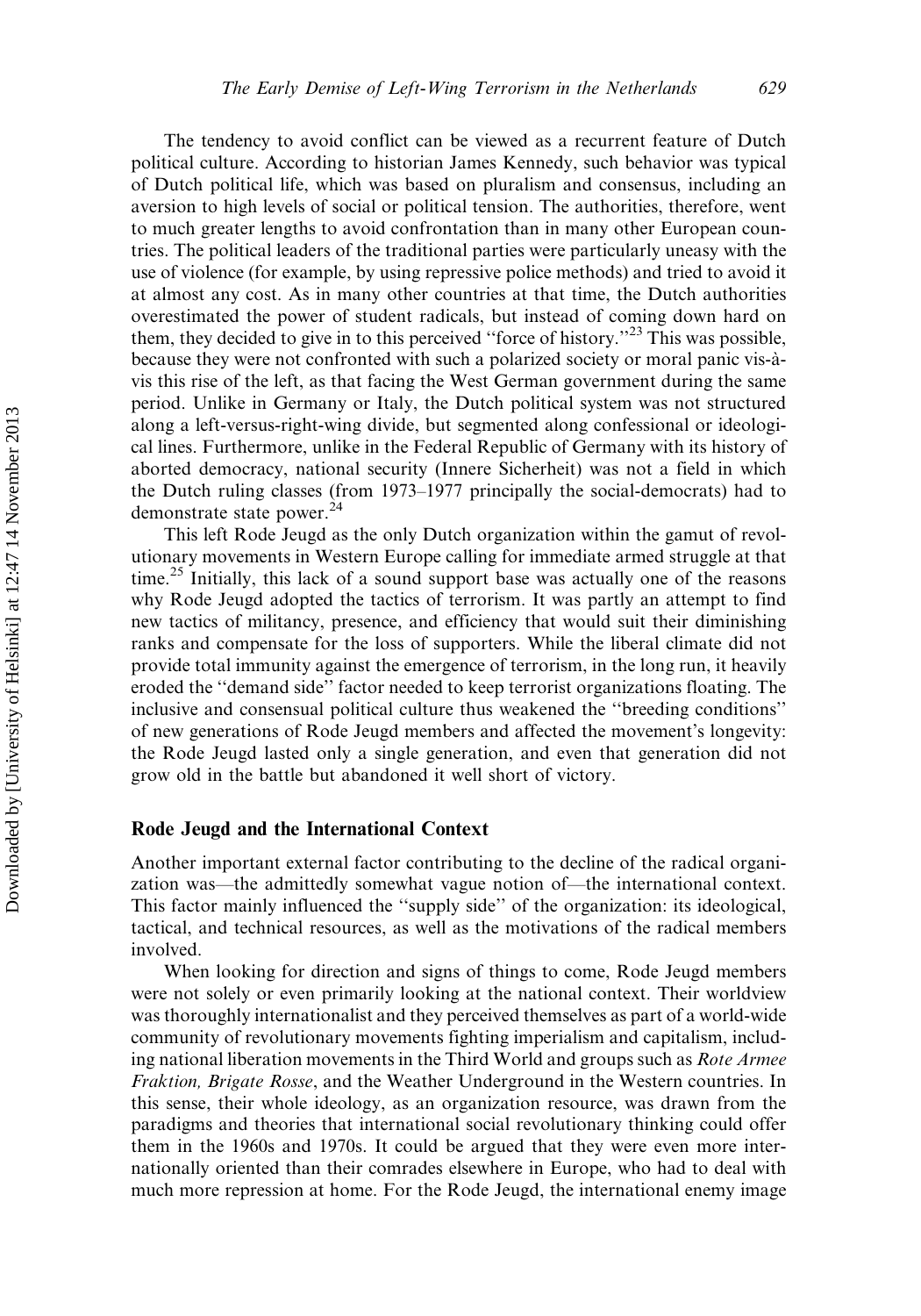of imperialism and capitalism had to make up for the absence of a national enemy of state repression.

The least understood aspect of Rode Jeugd's campaign is how this international inspiration affected its course. Most of those involved in Rode Jeugd point to the Vietnam War as a major catalyst for their radicalization. However, during the late 1960s, the Rode Jeugd members kept a closer eye on the development of protest movements in other European countries—in West Germany, France, and Italy in particular. These developments provided them with a reference point in terms of how their future might look, both in terms of how to escalate their own tactics and what kind of countermeasures might be taken against it.

This focus on foreign protest movements was only logical, since the Rode Jeugd did not find enough ''repression'' at home. The international context partly served as a substitute for any real conflicts at home. Unlike their German and Italian comrades, they could not present a fascist parent generation or a particularly conservative, repressive, or corrupt government to stand up against. The Dutch militants, even more than their comrades elsewhere, therefore needed to conceive their own actions as part of a broader, world-wide revolutionary struggle in order to find legitimacy for their campaigns.

In this struggle, the Rode Jeugd saw its role primarily as a supporting force to those fighting closer to the frontlines. From 1968 on, Rode Jeugd members for example cooperated with West German activists in helping American defectors escape from military bases in West Germany and travel to Scandinavian countries.<sup>26</sup> They had also been active in providing logistical assistance to resistance movements opposing the military juntas in Greece and Portugal.<sup>27</sup> The importance of struggles in other countries, and in West Germany in particular, became even more obvious as the campaign of Rode Jeugd reached a dead end in 1974. Without much to fight for in the Netherlands, helping out comrades in other countries, again RAF in particular, provided them with possibilities to continue their involvement in revolutionary action.

However, around the same time, these international contacts and the developments abroad also served as an important external factor that chipped away at their ideological and motivational resources. In this way, both the ''supply side elements'' were reduced (ideology, strategy) and the ''demand side'' was undermined (the members' motivation crumbled and the group failed to attract new generations).

In particular, the contacts with the German RAF-activists—contacts the Rode Jeugd had so proudly established—contributed to this decline. The West-German militants unwittingly gave their Dutch counterparts some highly unattractive glimpses into life underground. Rode Jeugd-leader Willem Oskam stated in an interview in 1985:

In Amsterdam I drove once with someone from the RAF through the city. Then you saw how paranoid someone like that person was; at every traffic light the person thought that detectives would cut you off and policemen with pistols would surround our car! I can understand that, but it is not a good thing if you have to go that far.<sup>28</sup>

If the developments in West Germany radicalized Rode Jeugd members, they also played an important role in the decline of the Rode Jeugd and its successor organizations.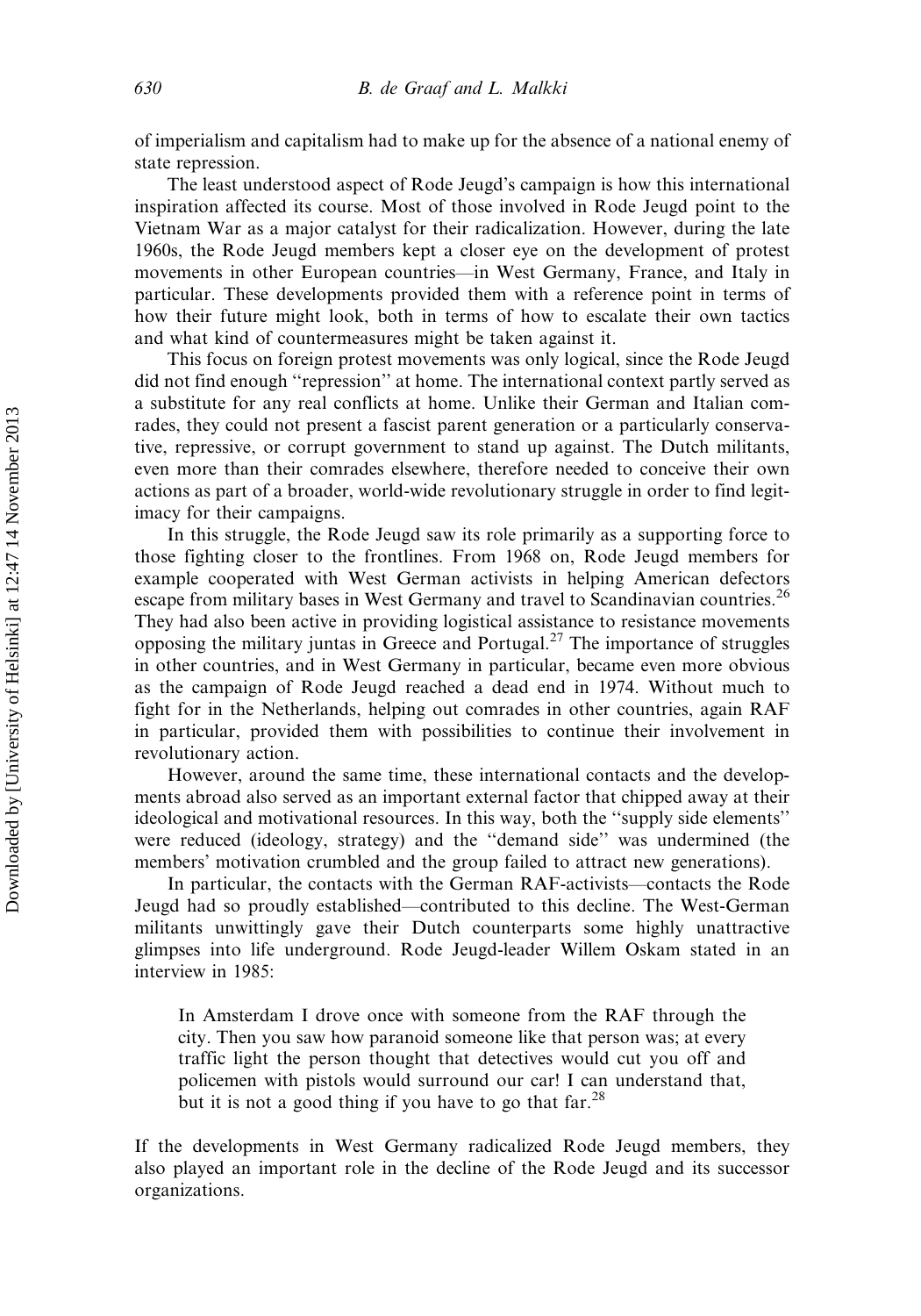Beginning in 1972, the first generation of the RAF was arrested, and many of the second generation were rounded up as well—some of them after heavy shootouts with the police, involving killings on both sides. If even the German radicals, who from the Rode Jeugd's point of view were so much more professional and better trained, were defeated so quickly, how could the Dutch organization stand any chance? Would it not be better to stop right away and find other ways to serve the revolution? Although one may question whether their expectations regarding similar repressive police responses in the Netherlands were well founded, seeing comrades next door getting killed and arrested was very disheartening for many Rode Jeugd members indeed. Even if the deaths of Holger Meins (1974) and Ulrike Meinhof (1976) did motivate some of the RJ members to carry on, the showdown of the ''German Autumn'' in 1977 most certainly discouraged most of the remaining Dutch radicals.<sup>29</sup>

#### Countermeasures

As has been stated above, the Rode Jeugd itself paid much attention to finding explanations (or justifications) for their demise in the third external factor we address here: the role of the Dutch security forces and its countermeasures. In its press release from 1974 the Rode Jeugd gave the following explanation for their disbandment in that year:

The national command of Rode Jeugd has decided to disband Rode Jeugd as a legal political organization. The formation of sharpshooter brigades whose task is to kill, the establishment of the National Criminal Investigation Service for so-called ideological criminality and increasingly stronger calls of the police corps from big cities to widen the repression apparatus are seriously threatening Rode Jeugd's normal way of functioning. [...] As Rode Jeugd refuses to be voluntarily experimented on or to serve as a target for the rising fascism any longer, the national command has decided to disband its legal status.<sup>30</sup>

This statement rings more like a justification of the decision directed towards their members and supporters than as an accurate description of what actually happened in the field of countermeasures against the Rode Jeugd.

To be sure, many of the Rode Jeugd activists made an escorted visit to the police station at some point during their radical careers. In Eindhoven, between 1969 and 1972, the police treated Rode Jeugd members more harshly than elsewhere, even unleashing police dogs against them and letting American soldiers (who were on furlough from their bases in West-Germany) attack Rode Jeugd members in the streets. This police brutality was one of the reasons why the Eindhoven branch of the Rode Jeugd became the most militant, being the first to advocate a transformation from protest to offensive resistance in 1969.<sup>31</sup>

In October 1972, when public opinion was already sensitized after the hostage drama in Munich in September 1972, the Rode Jeugd carried out several bombings throughout the country. Most of the bombs did not go off, but their detection electrified the authorities and the public nevertheless. Only then were the local forces in Eindhoven reinforced with nationwide security operations against Rode Jeugd cells.<sup>32</sup> Justice Minister Dries van Agt went on television to announce an antiterrorist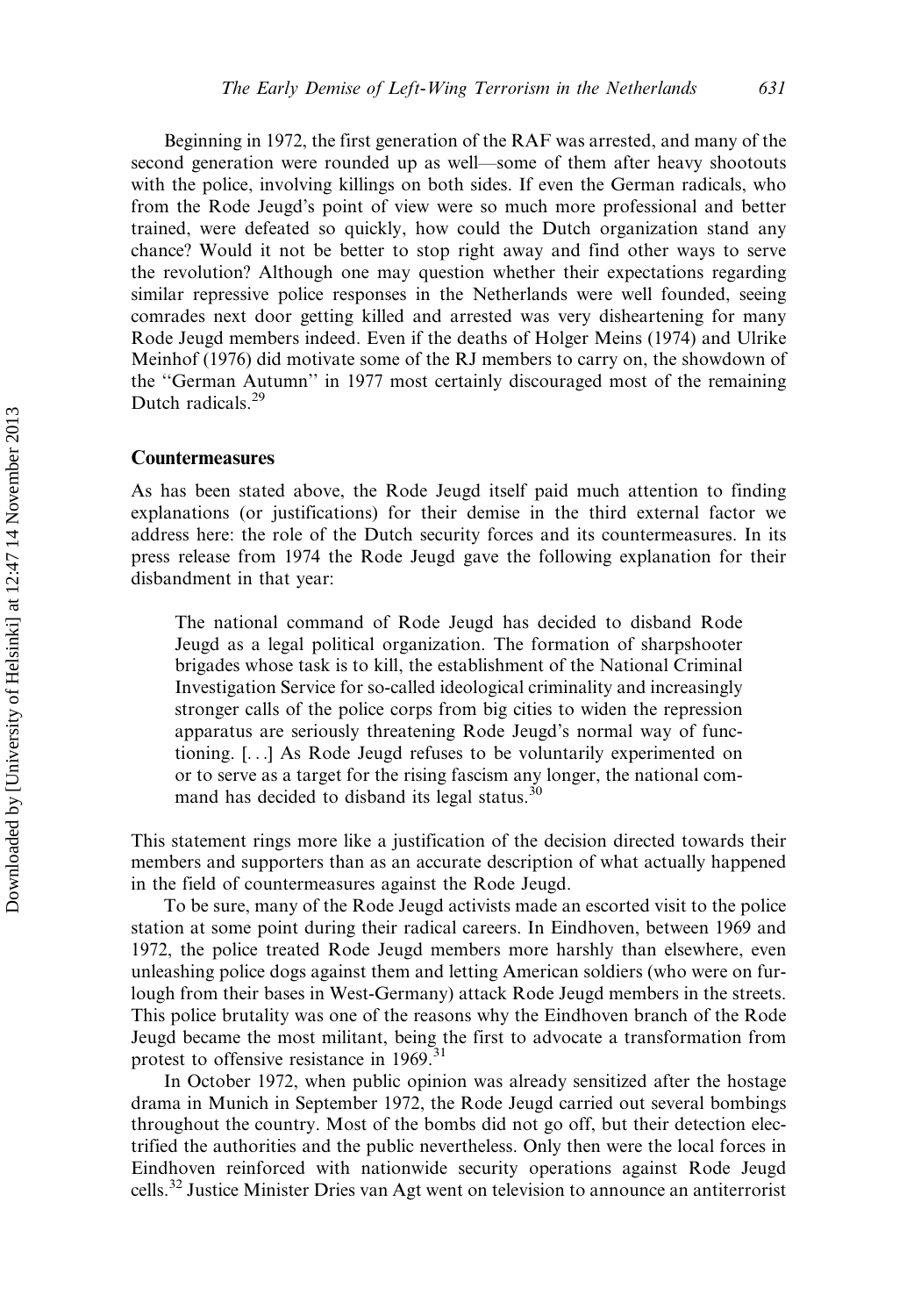campaign against them and promised to undertake some steps against ''the worrisome increase of terror in the Netherlands."<sup>33</sup>

In January 1973, Prime Minister Barend Biesheuvel presented his ''terror letter'' to the House of Representatives, in which the government described what it intended to do in response to acts of terror.<sup>34</sup> Apart from the Rode Jeugd, Moluccan activists (who were responsible for some incidents involving the occupation of the Indonesian ambassador's residence and the killing of a police officer in 1970) and Palestinian militants (responsible for several bombings, without any casualties involved) were mentioned as possible targets. The government furthermore announced the establishment of new antiterrorism units.

However, terrorism was not defined as a new legal category. Government officials did not deem it necessary to make provisions for a state of emergency or introduce offensive antiterrorism laws. In the first place, many influential writers had already pointed out how such measures could backfire against society.<sup>35</sup> Prime Minister Biesheuvel therefore explicitly stated that ''an open society should not be afflicted" by counterterrorism measures.<sup>36</sup> This restraint was moreover inspired by the wish to keep counterterrorism ''low profile'' and out of the public eye. Counterterrorist measures were a matter of traditional law enforcement and intelligence, deployed by the existing security and police forces, who had a great say in the matter and did not favor new centralizing or coordinating agencies put above them.

This meant that the population was not mobilized and the tone remained pragmatic. The government even persuaded the editors of the national newspapers and other media representatives to issue as little information as possible on the context of terrorist actions and not to give terrorists or politically violent activists a platform to tell their story in the media. Partly due to these decisions, no broadly employed, all-embracing terrorism discourse came into being. For the average newspaper reader, it even remained unclear who was behind the bombings.<sup>37</sup>

Furthermore, without new laws, it was difficult to get the arrested Rode Jeugd members convicted. Indeed, only a handful of them ever got sentenced—to relatively short sentences as well (two years at the most). The lack of spectacular court cases and downright repression also meant that Rode Jeugd had only few agitation points that it could use to draw support. There would probably have been more support for the radicals had the repression been more heavy handed. The arrests and subsequent trials of three fugitive RAF members in the Netherlands in 1977 proved this point: their trial mobilized several radical supporters, who became involved because they protested against the way the West German state handled the imprisoned RAF members and against the fact that the Dutch government now effectively was assisting their German colleagues in doing so.<sup>38</sup> Even the Rode Jeugd members themselves agreed that being arrested had more value than walking free. Luciën van Hoesel, who got a sentence of two years, recalled:

You accepted the repercussions as a kind of role play that went with it. Or more strongly, if public prosecutor Peijnenburg had said, you are a fool, we let you go, that would have been worse than his claiming that I represented a revolutionary danger to the society.<sup>39</sup>

The principal instrument deployed against the Rode Jeugd was therefore not criminal law, but consisted of disruptive intelligence efforts. The BVD and its local branches within the police forces, the Police Intelligence Services, initiated several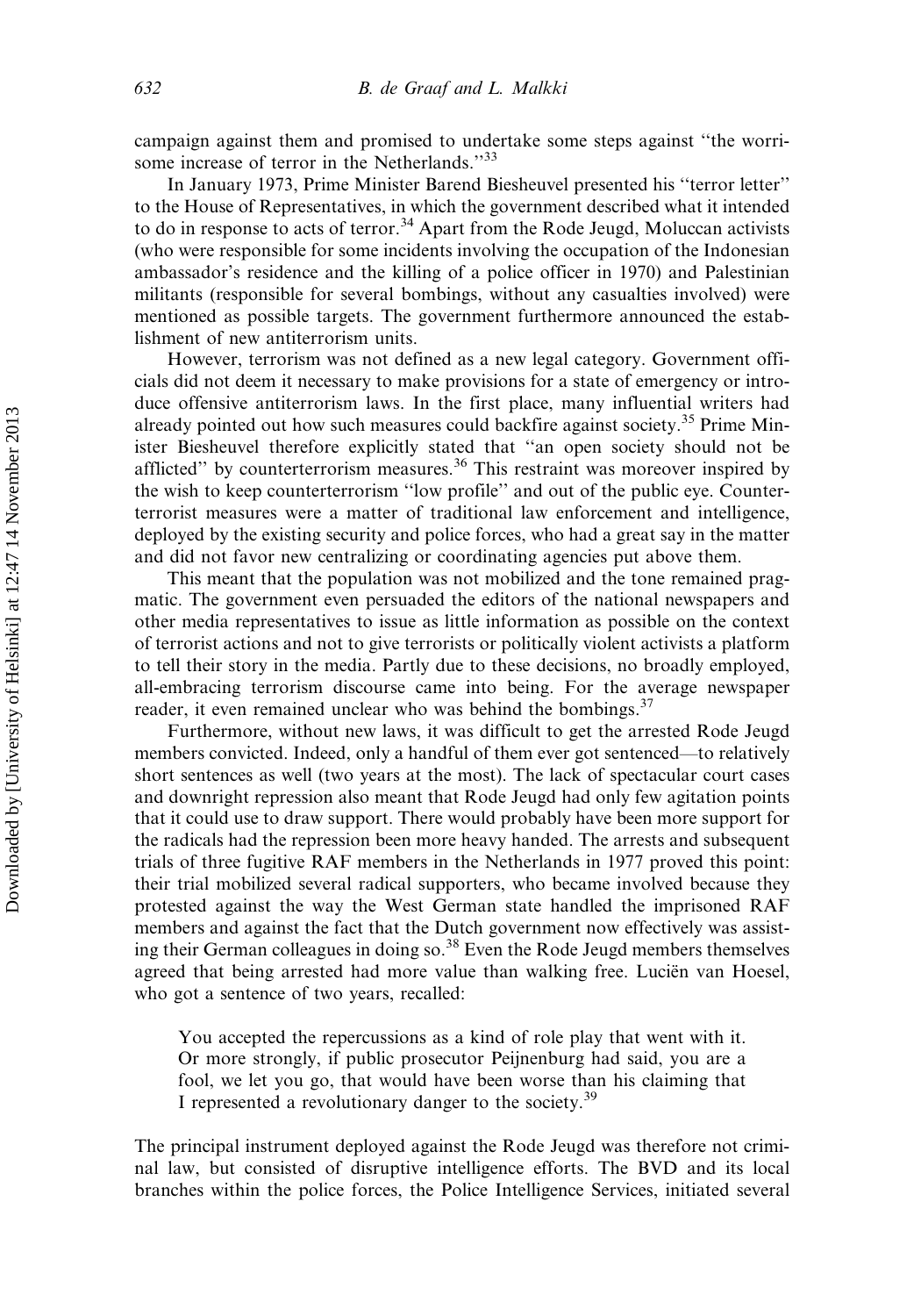infiltration operations from 1971 onwards.<sup>40</sup> The services planted agents or recruited informers with the aim of collecting information on upcoming attacks and carrying out "active measures."<sup>41</sup> Rode Jeugd activists of course knew that they were under close scrutiny by the security service, but they were unable to close their ranks against infiltrators and informers—mainly because they did not develop adequate security awareness, did not discipline their followers as the RAF or the Weather Underground did, and kept an open flank because they refused to go completely underground.

This vulnerability to intelligence penetrations could however also partly be attributed to the fact that the Netherlands was not a very convenient place for armed struggle in terms of geography. As a former Rode Jeugd member explained:

Everybody lives close to each other and therefore there are few places to hide. In the United States there were whole neighborhoods the police did not dare to enter. Those are perfect hiding places for urban guerrilleros. Such places do not exist in the Netherlands. You saw also what happened in Germany. Germany is many times bigger than the Netherlands, but it did not work out there either, because the social control and the technical level of the police and intelligence services were so high.<sup>42</sup>

In the end, the BVD gained access to almost every Rode Jeugd cell and contributed to betrayal and paranoia within the organization. Former BVD employee Frits Hoekstra argues that his service was a major proponent of the ''repressive tolerance'' approach: the approach aimed at paralyzing the movement, on the one hand, by internal security measures, but keeping this repression as low-key as possible, while at the same time convincing politicians and journalists that their concerns about an RAF-style violent group being on the verge of emerging in the Netherlands were unnecessary and that no additional attention should be paid to the activists, not even negative attention.<sup>43</sup>

It must be added that the policy against Rode Jeugd was not as uniform and concerted as the above suggests—although this was the basic tone. Furthermore, the ''success'' was not simply the result of good policies and their skilful implementation. It was also a product of failures. Police forces and public prosecutors would have liked to have seen more arrests being made and more Rode Jeugd members convicted and put behind bars. Their attempts, however, failed due to the lack of evidence and adequate legal provisions in place (such as conspiracy laws, organization offenses, or glorification bans—measures that were adopted in Germany, for example, but not in the Netherlands).<sup>44</sup> In many instances, prosecuting individual members was attempted, but failed in the absence of evidence.<sup>45</sup> But even some police officials concluded in retrospect that these failures were not necessarily unfortunate. The director of Landelijk Bijstandsteam Terreurbestrijding (LBT, National Support Group for Combatting Terrorism) estimated in 1981:

Even though the LBT has had many successes, the penal wrapping up of terror cases [through convictions] has been one of the exceptions. But we are not very sad because of that. The experiences in the last years have taught that terror can be combated very well by ''disturbing'' it. That way, more than one act has been prevented. That is perhaps not very spectacular, but effective.<sup>46</sup>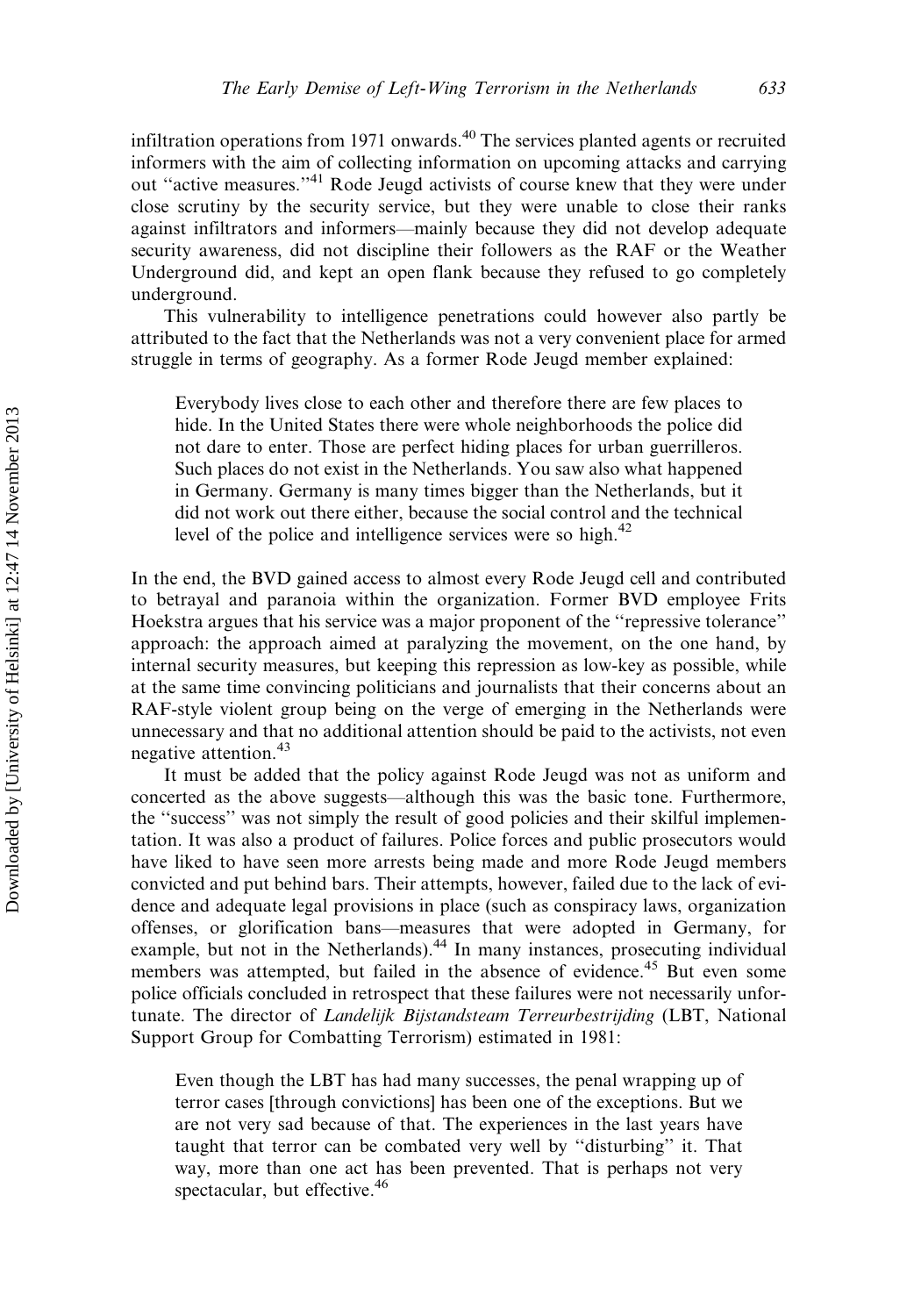In sum, be it consciously or as a result of some positive contingencies, the countermeasures applied by the intelligence services, the lack of overt repression by police or antiterrorism units, and the absence of new laws effectively undermined the morale of the members and the standing of the leadership (Van Hoesel was arrested) and rendered the organization incapable of setting up new campaigns—thus undermining both the supply and the demand sides of the radical group.

#### Individual Exits

In addition to these factors contributing to the decline of the Rode Jeugd on a collective (group) level, there remains to be addressed one essential factor promoting disengagement on an individual level: The smooth demise of Rode Jeugd was partly made possible by the fact that its members always had another way out. The organization could disband, because its members were able to slide back into ''normal life'' again. Individual exit was never a problem.

First of all, this was due to the fact that the Rode Jeugd members were not pursued by the judicial system. They were not haunted by arrest warrants or driven underground out of fear of heavy sentences. It was good luck that the clashes with the police and the violent attacks carried out by Rode Jeugd members had no deadly consequences. Fatalities would have lifted the confrontation to a totally different level and could have antagonized the forces of law and order and the left-wing movement to a similar unbridgeable extent as happened in Germany or Italy.<sup>47</sup> As things were, there was no need to hide from the authorities, and no one was dependent on Rode Jeugd for survival. This absence of fugitive stress probably also explained why no peer group pressure or even retaliation threats were issued against activists who wanted to quit—unlike with the RAF, for example.

In the second place, unlike the German case, in the Netherlands, the Rode Jeugd members could easily find other, non-militant outlets for their political energy. Radical parties were not banned or blocked from participation in the political system. Significantly enough, several former Rode Jeugd members and their associates stepped from the armed struggle directly to a political party, Pacifistisch Socialistische Partij (PSP, Pacifist Socialist Party), and many of them ran as its candidates in municipal elections. Mirjam Lucassen, who was one of them, explained this choice in an interview:

We had always been in the same lines with PSP with regard to how economy should be organized, how the society should be organized, you name it. Only the armed struggle was somewhat contradictory, because PSP was pacifist and we were just the opposite. But if you come to the point that you decide to stop with the armed struggle, then that last difference is [...] gone. That was then the only party that came into question. [...] I think what has also played a role is that we thought that if we joined a political party, then we would be safer, then you were part of something. You can of course start up something yourself, but nobody will believe you and you continue to be placed in that same corner.<sup>48</sup>

In the third place, the political system and public opinion as such also went along with this change of track: the former Rode Jeugd members were accepted in community councils (even in Eindhoven, where they formerly had fought bitter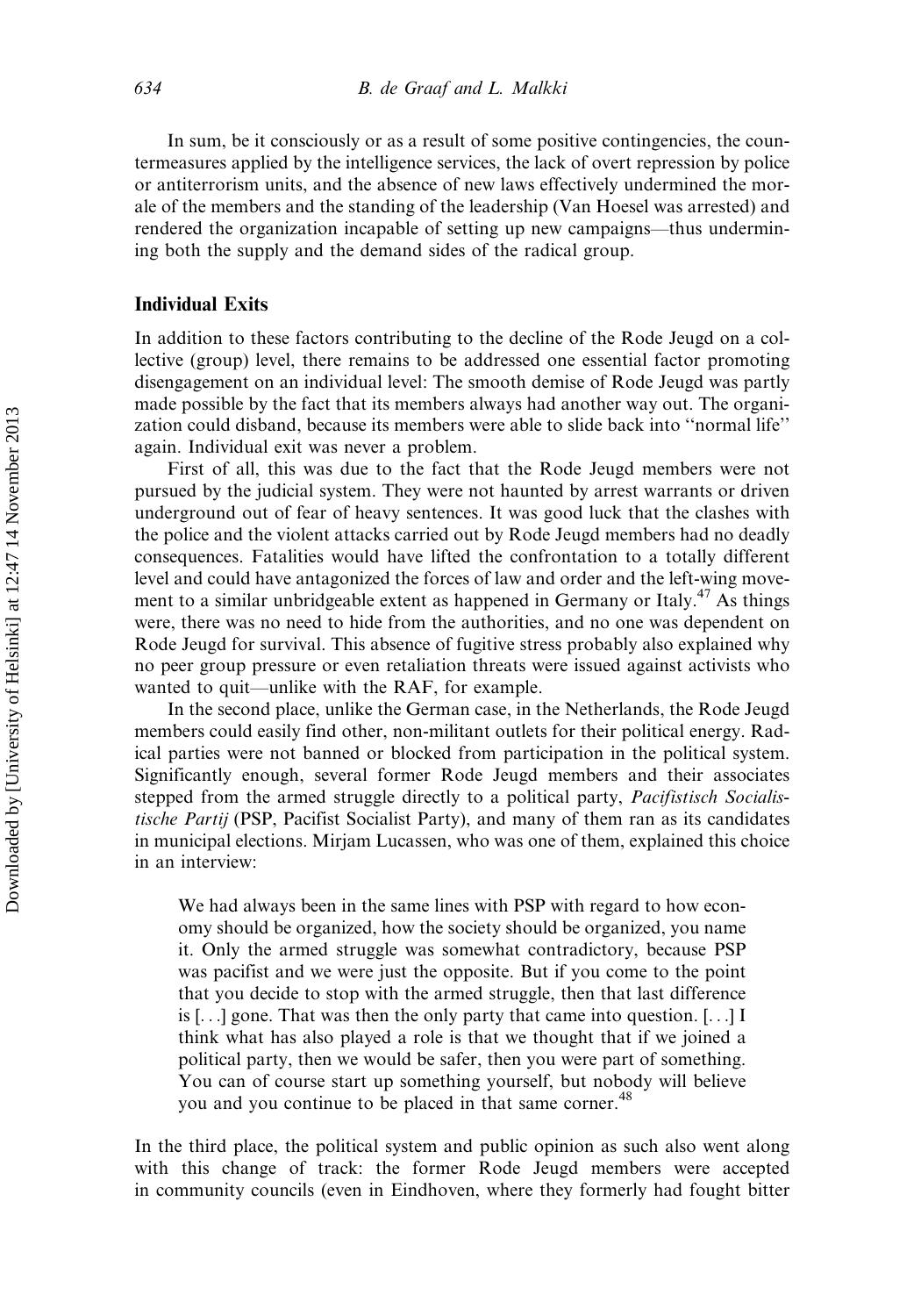battles against the same municipal representation, even involving smoke bombs and fake bomb alerts). The group was not demonized by other political actors or by the media. In the interviews that Leena Malkki conducted with former Rode Jeugd members, no-one indicated that their past had influenced their lives negatively afterwards, although some of them have refrained from political activity in order to avoid a situation where the ''terrorist'' past might be brought up to discredit the movement in which the person is participating.

In sum, when most of the Dutch activists lost faith in the idea of the urban guerrilla around 1977, the whole affair was able to just fall into oblivion. It took the remaining revolutionaries a few years more to abandon the struggle. But the BVD kept a close eye on former Rode Jeugd members for several years anyway, and finally carried the concept of the urban guerrilla in the Netherlands to its grave.<sup>49</sup>

#### Conclusion

To conclude this analysis, the question remains to be answered whether the demise of Rode Jeugd resulted from clever counterintelligence operations. As we have explained, three contextual factors chipped away at both the supply side of the radical movement and the demand side of its members: (1) the openness of the political culture, (2) the setbacks experienced by the RAF in West Germany and other similar organizations elsewhere, and (3) the lack of overt repression, combined with effective covert operations carried out by the security forces against the Rode Jeugd. The first and third contextual factors indeed point to a positive net effect of countermeasures undertaken against the Dutch radicals.

There are two comments to make on this point. First of all, some might argue that this ''Dutch approach'' of tolerance, caution, and shrewd measures which was developed over the course of the 1970s was easily applied in a country where no real terrorist threat existed at the time. We think, however, that this is an anachronistic and a-historical way of thinking. There were quite a few terrorism-related incidents during the decade: around 15 people died because of terrorist attacks in the 1970s (including six terrorists). Several terrorist groups, such as Black September and Japanese Red Army, carried out attacks, not to mention the terrorist attacks by Moluccan youths, which included two train hijackings, sieges of diplomatic buildings, and even the occupation of a primary school (involving 105 school children). In this climate, the government could have responded to the bombings and threats made by the Rode Jeugd in a much more repressive way. It therefore was a conscious, deliberate, and not at all self-evident step for the government not to introduce new laws, announce a state of emergency, and unleash an antiterrorist campaign.

It must be added, however, that this restrained approach was also inspired by the fact that the Dutch political and administrative landscape was just too fragmented to carry out effective national counterterrorist campaigns. The regional police forces and security services fought hard to keep their autonomy in the field—and the government let them, because counterterrorism was not seen as an issue that could be capitalized upon politically at that time.<sup>50</sup>

Secondly, it is true that this approach of restraint and infiltration would probably not have worked against a group that was already more radicalized or organized (like the RAF or the Red Brigades).<sup>51</sup> The fact that no-one had been killed because of Rode Jeugd's actions made it morally easier to think pragmatically. However, one of the main reasons for the Rode Jeugd's poor organizational,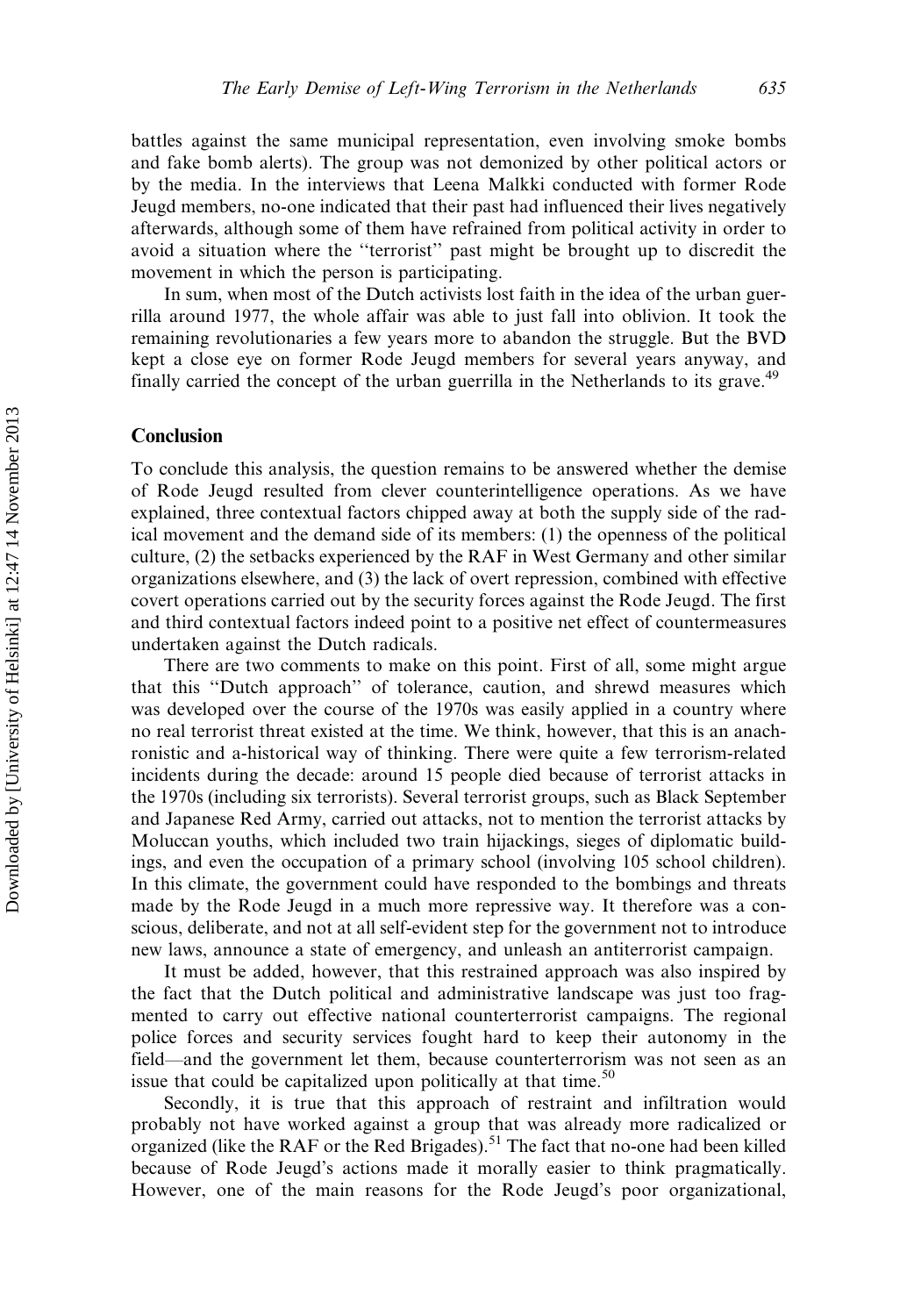strategic, and motivational rigor, was exactly the good information position of the security service and its many successful infiltration operations in the first stages of the Rode Jeugd's radicalization process. When the Rode Jeugd members tried to improve their security situation in 1972 as they decided to move towards armed struggle (and again after 1974, when they extended their international contacts and even endeavored on a trip to South Yemen in 1976 to obtain terrorist training from the PFLP, together with German RAF-members) it was too late—the core members had already been identified years before, and new recruits were monitored almost as soon as they entered the radical orbit.

What implications does this have in terms of counterterrorism? Firstly, the case of Rode Jeugd highlights that a demonstration of state power—for example by staging national counterterrorist campaigns, mobilizing the public and deploying massive counterterrorist instruments—is not always the most efficient way—or a suitable method at all—to combat terrorism. In theory, Rode Jeugd could have been easily crushed with force because they were so few, they did not have many supporters, and the police was very well aware of their whereabouts. This would however almost certainly have elevated their status as political combatants. It would have fuelled their militant strategy (the supply side of the movement) and would have radicalized new generations (the demand side) as well.

The case of Rode Jeugd also demonstrates that terrorists do walk away and voluntarily abandon the tactic—when supply and demand are no longer in tune. Rode Jeugd is not the only group to have done so. The Weather Underground de-escalated its tactics considerably after three of its members got killed while assembling a bomb. Later, the organization made an attempt to start operating aboveground again. The organization was a target of severe countermeasures, but very few of its key members were arrested at that time.<sup>52</sup> Moreover, it could be argued that these countermeasures even kept the WUO alive for a little bit longer: some of the WUO-members remained underground only to demonstrate that they could outplay the authorities.

The second evident implication therefore is that it certainly does not hurt to make abandoning terrorism easy. Like any other decision that a person makes, the choice of continuing or abandoning terrorism is influenced by both push and pull factors: things that make one reconsider the commitment to terrorism and how the other options look. In the Italian case, offers of sentence reduction (based on the "pentiti laws" of the early 1980s) ignited whole waves of repentant terrorists betraying their comrades and confessing to the prosecutors.<sup>53</sup>

Thirdly, the case of Rode Jeugd suggests that counterterrorist policies are likely to be more successful if they utilize the weaknesses of the group that they are targeted on—provided they play their part subtly, without capitalizing too much on this weakness in public. The open character of Rode Jeugd made it relatively easy to recruit informants from the crowd of supporters and friends surrounding the core members. The policy of controlling the movement through infiltration made it possible to aggravate already existing internal problems by sowing discord and distrust, effectively paralyzing the Rode Jeugd's leadership. In doing this, the authorities made use of—and were themselves part of—the Dutch political culture, which was characterized by its openness towards radical parties, restraint in using overt violence, and a fragmented administrative landscape. It may be very difficult to deliberately create a political climate free of fear and demonization, but it makes a lot of sense to try not to destroy it where it prevails.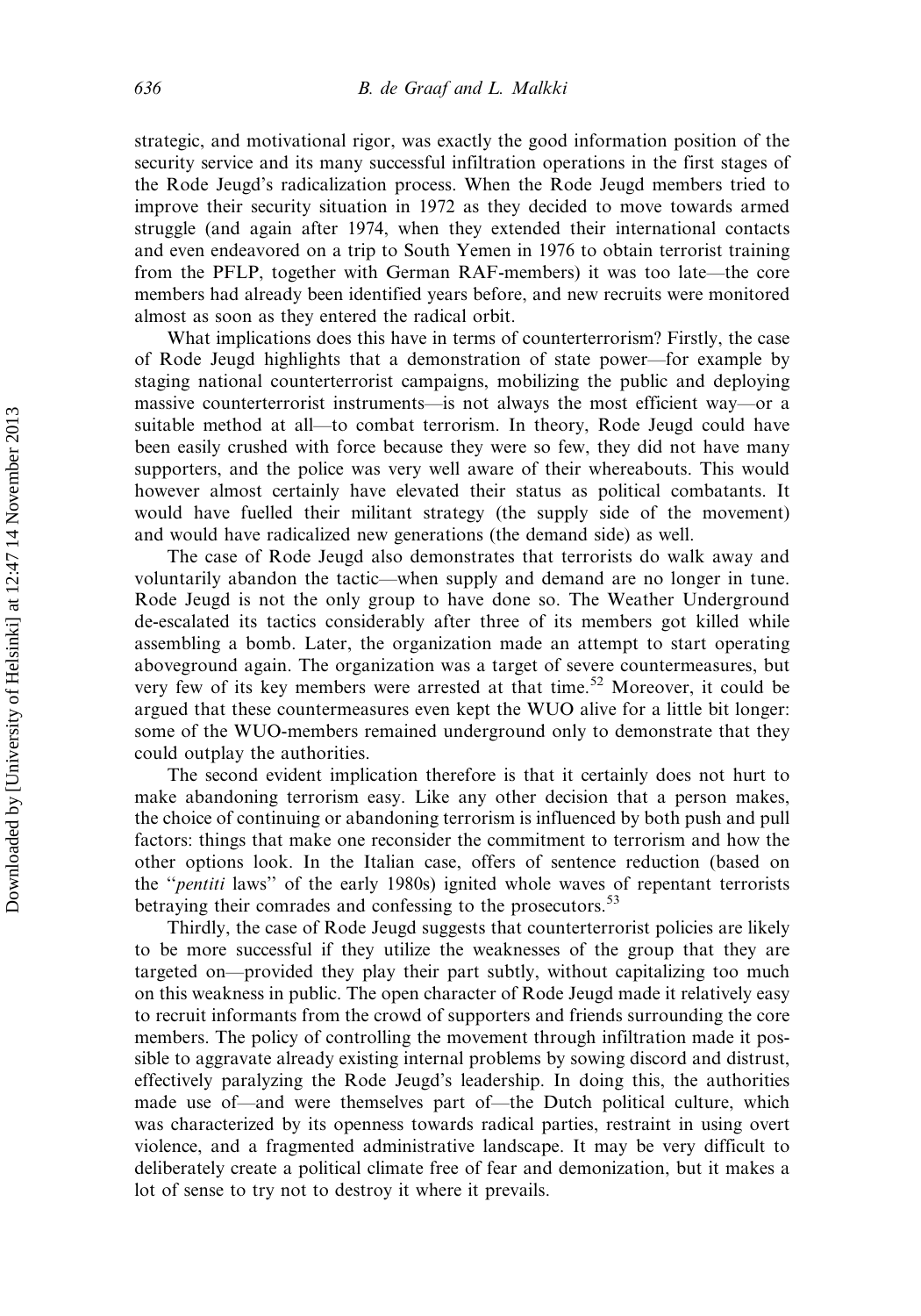#### **Notes**

1. As quoted in: Luuk Ottens, Piet Hein Scheltens, and Rob Siebelink, ''Rode Jeugd revisited,'' De Groene Amsterdammer, 13 February 1985, 4.

2. Froukje Demant, Marieke Slootman, Frank Buijs, and Jean Tillie: Teruggang en uittreding. Processen van deradicalisering ontleed (Amsterdam: IMES, 2008); English translation: Decline and Disengagement. An Analysis of Processes of Deradicalisation. Amsterdam: IMES, http://www.imes.uva.nl/about/documents/IMESReportDeclineandDisengagementlayoutKKenFD.pdf. See also Froukje Demant and Beatrice de Graaf, ''How to counter radical narratives: Dutch deradicalization policy in the case of Moluccan and Islamic radicals,'' Studies in Conflict and Terrorism 33, no. 5 (2010), 408–428.

3. The analytical framework of Demant et al. to study deradicalization of radical groups is based on insights from literature on social movements, sects, and gangs. Among others: Bert Klandermans, The Social Psychology of Protest (Oxford: Blackwell, 1997); Stuart A. Wright, Leaving cults: The Dynamics of Defection (Washington, D.C.: Society for the Scientific Study of Religion, 1987); Scott H. Decker and Barrik Van Winkle, Life in the gang: Family, friends, and violence (Cambridge: Cambridge University Press, 1996). Cf. the introduction and conclusion in: Tore Bjørgo & John Horgan, Leaving Terrorism Behind. Individual and collective disengagement (Oxon/New York: Routledge, 2008); John Horgan, The Psychology of Terrorism (London: Routledge, 2005), especially chapter 6.

4. See Leena Malkki, How Terrorist Campaigns End: The Rode Jeugd in the Netherlands and the Symbionese Liberation Army in the United States (PhD Dissertation). Acta Politica 41 (Helsinki: University of Helsinki, Department Economic and Political Studies, 2010). An early partial draft of this article is published in ''Liberal climate as antidote for terrorism: The case of Rode Jeugd (1966-1974) in the Netherlands," in Anna Mikkonen, ed., Threats and Prospects in Combating Terrorism. A Challenge for Domestic or Transnational Cooperation?'' Series 2: Research Reports no. 41 (Helsinki: National Defence University/Department of Strategic and Defence Studies, 2009).

5. See Beatrice de Graaf, Theater van de angst. De strijd tegen terrorisme in Nederland, Duitsland, Italië en Amerika (Amsterdam: Boom, 2010). An English adaptation will follow in 2010/early 2011: Evaluating Counterterrorism Performance. A Comparative Study of the Netherlands, Germany, Italy, and the United States in the 1970s.

6. Chris Bischot, ''Provotariaat of Proletariaat,'' Rode Vlag 5, no. 1 (November 1968).

7. Dick van de Pol, ''De Rode Jeugd van Eindhoven kondigt de stadsguerrilla aan. 'Iemand om zeep helpen is in onze ideologie volkomen vanzelfsprekend','' Vrij Nederland 7 August 1971; Rode Jeugd, ''rj 7: Amerikanen in Eindhoven'' (Rode Jeugd pamphlet [October 1968]); Frans Dekkers and Daan Dijksman, 'n Hollandse Stadsguerrilla. Terugblik op de Rode Jeugd (Amsterdam: Uitgeverij Balans, 1988), 30–32; Interview with Henk Wubben by Leena Malkki on 3 April 2003.

8. "Bijdrage LLL: Rode Jeugd 1966/1970–1970/1973," Voorwaarts, 15 November 1973.

9. This argument is put forward for the first time in "REBO," Publikatie aktiegroep Rode Jeugd, no. 3 (1969).

10. Those supporting the moderate wing consequently established a short-lived organization called Rode Jeugd (ML).

11. The description is based on Rode Jeugd's internal paper Voorwaarts 1, no. 4 and its partly re-written version published in the following issue no. 5.

12. Willem Oskam, "De volksoorlog of de parlementaire weg," Rode Jeugd -Marxistisch-leninistisch jongerenblad, no. 10 (20 October 1967) Voorwaarts 1, no. 5, Voorwaarts 2, no. 2, Rode Jeugd Stadsgeurilla Cahier, no. 1.

13. Voorwaarts 1, no. 5, Voorwaarts 2, no. 2.

14. Interview with Aat van Wijk by Leena Malkki on 24 March 2003. Some other former members of Rode Jeugd have been more reluctant in admitting Rode Jeugd members' responsibility for the attacks (e.g., interview with Henk Wubben by Leena Malkki 3 April 2003, interview with Evert van den Berg by Leena Malkki on 29 June 2005 & 15 April 2007). See also Rode Jeugd Stadsgeurilla Cahier, no. 1; John Ubbink & Hans Polak, ''Rode-Jeugd-secretaris Willem Oskam: 'Niet alleen zaak van bommen','' Het Parool 14 December 1972; ''Voorwoord,'' Over gewapende strijd. Aanzetten tot de stadsguerilla in Nederland. 1966–1974 Rode Jeugd (Marxisties Scholings Kollektief, 1975).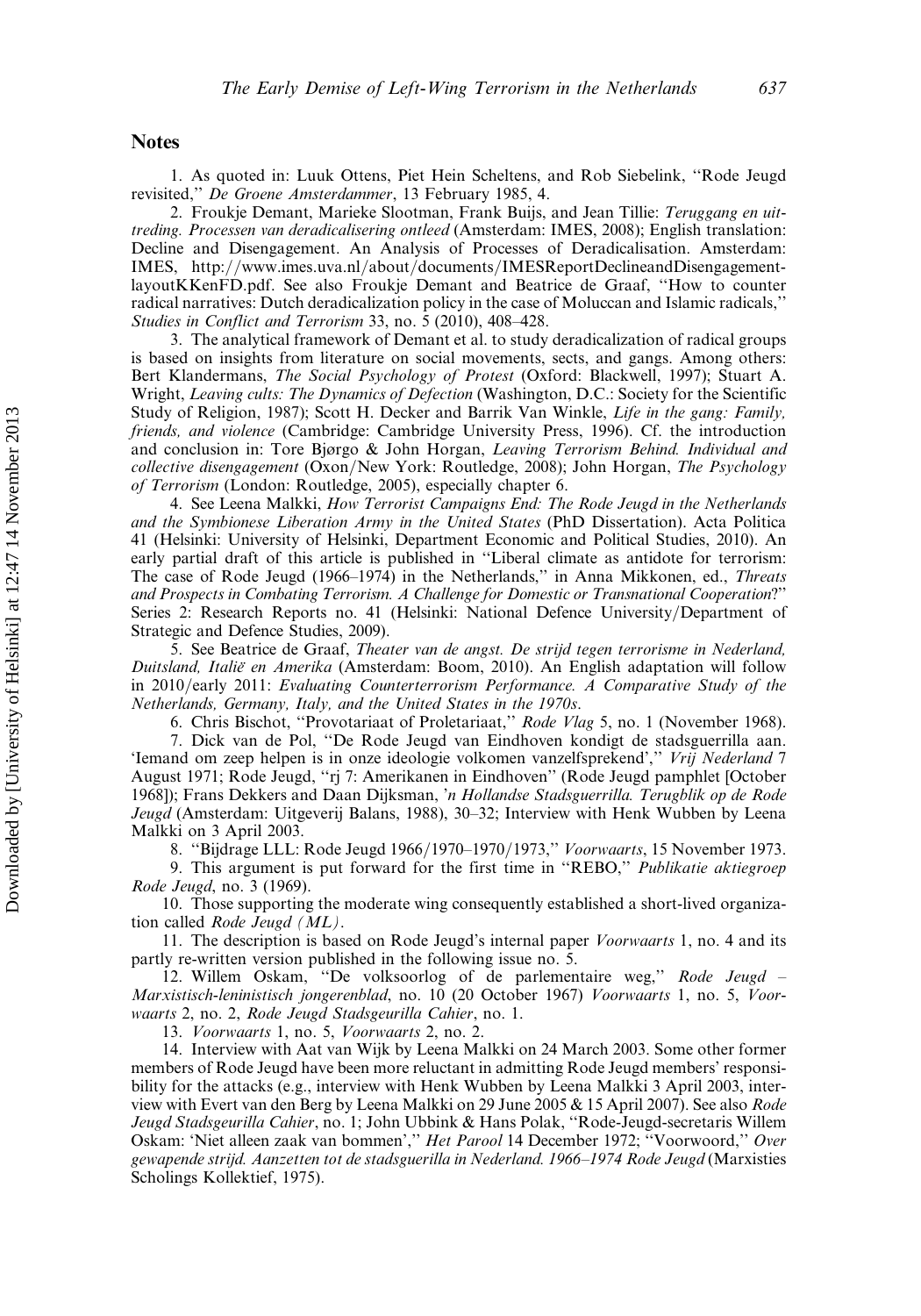15. Interview with Aat van Wijk by Leena Malkki on 30 June 2003; Interview with Henk Wubben by Leena Malkki on 15 July 2003; Interview with Annie Westebring by Leena Malkki on 18 April 2007; Dekkers and Dijksman (see note 7 above), 122–125; Antoine Verbij, Tien rode jaren. Links radicalisme in Nederland 1970–1980 (Amsterdam: Ambo, 2005), 152–156.

16. ''Arrestatie week geheim gehouden. Politie Eindhoven pakt man met bomonderdelen,'' Eindhovens Dagblad, 24 June 1973; ''Politie pakt man met materiaal voor bomproduktie,'' Trouw, 22 June 1973; interview with Aat van Wijk by Leena Malkki on 24 March 2003; interview with Henk Wubben by Leena Malkki on 3 April 2003; interview with Evert van den Berg by Leena Malkki on 29 June 2005.

17. ''Bijdrage V: Enige opmerkingen over de legale organisatie,'' Voorwaarts, 15 November 1973.

18. E.g. "Onmiddellijke vrijlating van Lucien v. Hoesel," Rode Tribune no. 14 (January 1973); "Klassejustitie!" Rode Tribune no. 17 (April 1973); "Onmiddellijke vrijlating van Lucien van Hoesel,'' Rode Tribune no. 23 (October 1973); Rode Tribune bulletin: Extra uitgave (1973); ''Het volgende artikel is...'', De Rode Vlag 7 no. 1 (January 1971); ''Politie en justitie terreur,'' De Rode Vlag 11 no. 8 (November 1974).

19. See especially "Bijdrage IV: De illegale organisatie," Voorwaarts 15 November 1973; ''Bijdrage V: Enige opmerkingen over de legale organisatie,'' Voorwaarts 15 November 1973; ''Voorwoord'' and ''Inleiding,'' Over gewapende strijd. Aanzetten tot de stadsguerilla in Nederland. 1966–1974 Rode Jeugd (Marxisties Scholings Kollektief, 1975).

20. E.g. Verbij (see note 15 above); Ruud Koopmans, ''Van provo tot RARA. Golfbewegingen in het politieke protest in Nederland,'' in Jan Willem Duyvendak, Hein-Anton van der Heijden, Ruud Koopmans, and Luuk Wijmans, eds., Tussen verbeelding en macht. 25 jaar nieuwe sociale bewegingen in Nederland (Amsterdam: Sua, 1992).

21. See for example Butz Peters, Tödlicher Irrtum. Die Geschichte der RAF (Berlijn: Argon, 2004); Gerd Koenen, Das rote Jahrzehnt. Unsere kleine deutsche Kulturrevolution, 1967–1977 (Frankfurt a. M. 2004); Dorothea Hauser, ''Deutschland, Italien und Japan. Die ehemaligen Achsenma¨chte und der Terrorismus der 1970er Jahre,'' in Wolfgang Kraushaar (red.), Die RAF und der linke Terrorismus. Band 2 (Hamburg, 2006), 1272–1298; Donatella Della Porta, "Left-wing terrorism in Italy," in Martha Crenshaw, ed., Terrorism in Context (University Park: Pennsylvania State University Press, 1995), 105–159; Germana Tappero Merlo, "Italy. Part I," in Yonah Alexander, ed., Counterterrorism Strategies: Successes and Failures of Six Nations (Washington, D.C., 2006), 99–114.

22. James Kennedy, Nieuw Babylon in aanbouw. Nederland in de jaren zestig (Amsterdam: Boom, 1995/1999), 146–173. A similar kind of argument on the development of the policing and political response to protests has been put forward also by Alex P. Schmid, ''Countering Terrorism in the Netherlands,'' in Alex P. Schmid and Ronald D. Crelinsten, eds., Western Responses to Terrorism (London: Frank Cass, 1993).

23. Kennedy (see note 22 above), 149, 172–173.

24. Pieter Bootsma and Willem Breedveld, De verbeelding aan de macht. Het Kabinet-Den Uyl 1973–1977 (Den Haag: Sdu, 1999), 226–227; On West Germany cf. Stephan Scheiper, "Der Wandel staatlicher Herrschaft in den 1960er/1970er Jahren," in K. Weinhauer, J. Requate, H.-G. Haupt, eds., Terrorismus in der Bundesrepublik. Medien, Staat und Subkulturen in den 1970er Jahren (Frankfurt, New York: Campus Verlag, 2006), 188–216.

25. Koopmans (see note 20 above), 66–67.

26. Interview with Aat van Wijk by Leena Malkki on 24 March 2003 and 30 June 2003, Verbij (see note 15 above).

27. Interview with Henk Wubben by Leena Malkki on 3 April 2003; interview with Aat van Wijk by Leena Malkki on 24 March 2003 and 14 April 2003. Henk Wubben has later come to the conclusion that these movements may have been false flag organizations set up by intelligence agencies.

28. Ottens et al. (see note 1 above), 5.

29. Interview with Aat van Wijk by Leena Malkki on 24 March 2003; interview with Mirjam Lucassen by Leena Malkki on 6 February 2006; interview with Annie Westebring by Leena Malkki on 18 April 2007. On the other hand, not everyone recalled that the situation in West Germany had had a particularly important impact, e.g., interview with Evert van den Berg by Leena Malkki on 15 April 2007.

30. Cited in ''Actiegroep Rode Jeugd opgeheven,'' Eindhovens Dagblad, 15 March 1974.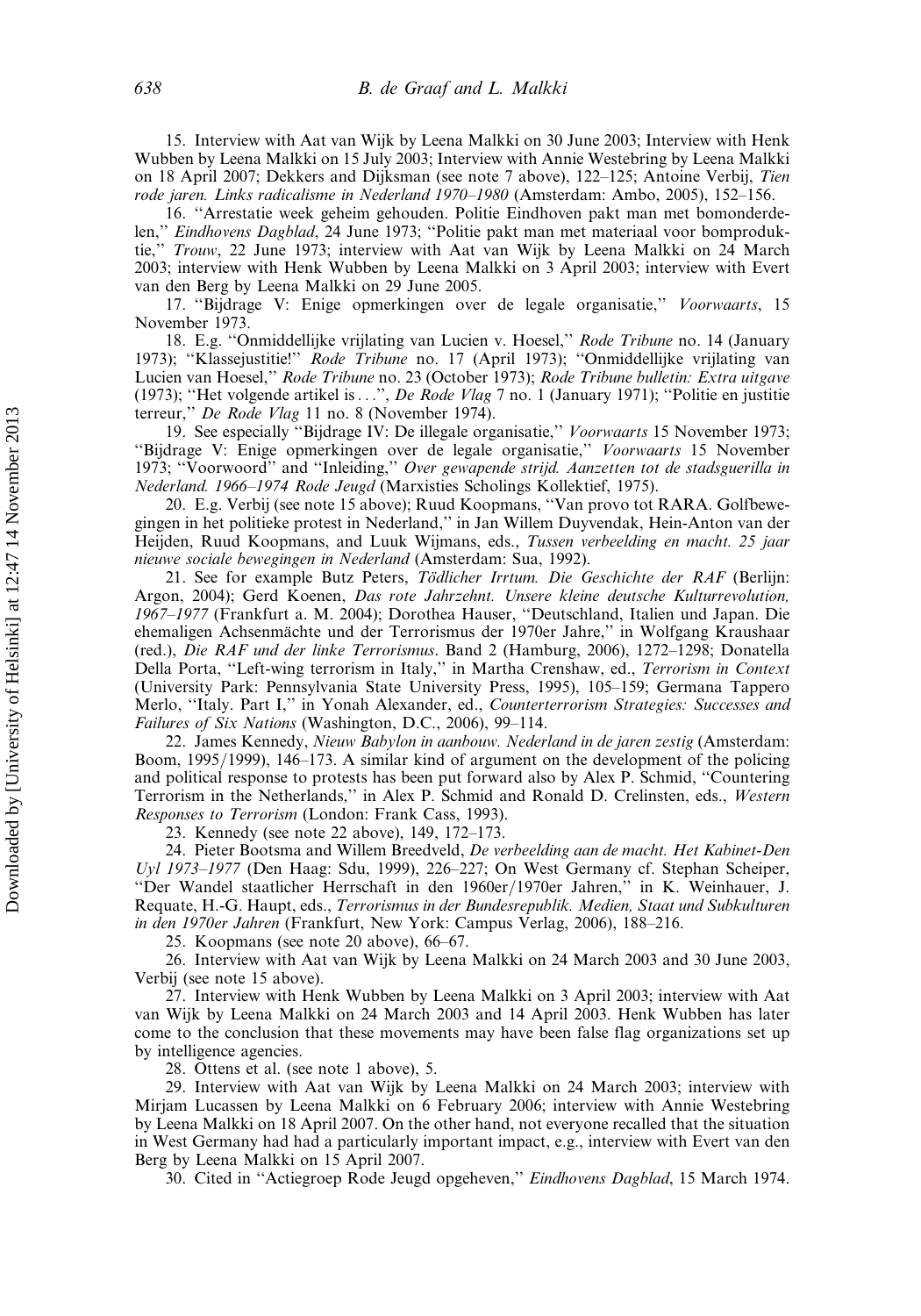31. ''REBO,'' Publikatie aktiegroep Rode Jeugd, no. 3 (1969). This same call was made in Rode Jeugd's national paper in the summer of 1970 (''RJ van protest naar verzet,'' Rode Jeugd – Marxistisch-leninistisch jongerenblad, no. 1 [1970].

32. ''Onderzoek bomaanslagen krijgt centrale leiding,'' De Volkskrant, 19 October 1972; ''Bombrigade direct in actie bij aanslag in Leiden,'' De Volkskrant, 20 October 1972.

33. "Maatregelen tegen de toename van terreur," Eindhovens Dagblad, 20 October 1972.

34. Handelingen der Tweede Kamer (Acts of the Second Chamber), 'Brief van de Minister-President, Minister van Algemene Zaken,' 22 February 1973. 'Rijksbegroting voor het dienstjaar 1973,' 12.000, no. 11.

35. Cf. for this Dutch antipathy against alleged police state tendencies in West-Germany: Jacco Pekelder, Sympathie voor de RAF (Amsterdam: Mets & Schild, 2007).

36. Handelingen der Tweede Kamer (Acts of the Second Chamber), 'Brief van de Minister-President, Minister van Algemene Zaken,' 22 February 1973. 'Rijksbegroting voor het dienstjaar 1973,' 12.000, no. 11.

37. See for example Ministry of General Affairs, ''Conclusies van de tweede bespreking over overheidsmaatregelen tegen terreuracties," 6 November 1972. RA 1972/001. Archive MinJus, The Hague; Peter Klerks, Terreurbestrijding in Nederland, 1970–1988 (Amsterdam: Ravijn, 1989), 50–53; cf. also Frits Hoekstra, In dienst van de BVD. Spionage en contraspionage in Nederland (Amsterdam: Boom, 2004), 73; Interview with Frits Hoekstra by Beatrice de Graaf on 7 October 2008.

38. See Pekelder (see note 35 above).

39. Dekkers and Dijksman (see note 7 above), 153. See also the upcoming biography on Luciën van Hoesel: Maarten van Riel, Luciën van Hoesel. Symbool van een revolutionaire generatie (upcoming, Amsterdam, 2010).

40. ''Notulen van de vergadering van de Procureurs-Generaal, fgd. Directeuren van Politie met het Hoofd van de Binnenlandse Veiligheidsdienst in het Ministerie van Justitie,'' 23 September 1971. Archive of the Ministry of Justice, RA 1972/001. Not Rode Jeugd, but the Japanese Red Army, however, conducted such an operation in 1974 and negotiated a free retreat to Yemen; See also "Dubbelspion verraadde Rode Jeugd," Algemeen Dagblad, 20 December 1972; and; Klerks (see note 37 above); Schmid (see note 22 above); Hoekstra (see note 37 above); Dick Engelen, Frontdienst. De BVD in de Koude Oorlog (Amsterdam: Boom, 2007).

41. ''Active measures'' is the term the BVD (and other intelligence agencies) use to describe more offensive measures to exert influence on the development of a certain extremist group. It may include stalking, ''harassment arrests,'' other ''disturbing'' activities (phoning, showing up at someone's doorstep), ostentatiously patroling, but can also comprise more aggressive steps such as inspiring treason or distrust within the organization, or explictly trying to incriminate members. Cf. Onderzoeksbureau Inlichtingen-en Veiligheidsdiensten (ed.), Operatie Homerus. Spioneren voor de BVD (Breda: Papieren Tijger, 1998), 28–38; Rode Jeugd, Rode Jeugd vogelvrij. Het BVD spel Luciën van Hoesel (Eindhoven [1973]).

42. Interview with Aat van Wijk by Leena Malkki on 30 June 2003.

43. Hoekstra (see note 37 above), 67–68; interview with Frits Hoekstra by Beatrice de Graaf on 7 October 2008; interview with Paul Abels by Beatrice de Graaf on 18 May 2006; see also Paul Abels, '' 'Je wilt niet geloven dat zoiets in Nederland kan!' Het Nederlandse contraterrorismebeleid sinds 1973,'' in Isabelle Duyvesteyn and Beatrice de Graaf, eds., Terroristen en hun bestrijders: Vroeger en nu (Amsterdam: Boom, 2007), 125.

44. See e.g., Klerks (see note 37 above), 95–99.

45. Ibid., 95–99.

46. Cited in ibid., 99.

47. Neither were the authorities confronted by any other full-fledged domestic terrorist organization or high levels of international terrorism. For an overview of terrorism in the Netherlands in the 1970s and 1980s, see Schmid (see note 22 above). The train hijacking and sieges by Moluccan youths in the mid 1970s, however, resulted in deaths and pushed the policy of avoiding the use of violence to and eventually over its limits. On the authorities' response to the case of the Moluccans, see e.g., Martijn Rasser, ''The Dutch Response to Moluccan Terrorism, 1970–1978,'' Studies in Conflict & Terrorism 28, no. 6 (2005), 481–492; Fridus Steijlen, ''To Talk Them out Is to Talk Them out Is to Shoot Them out Is to ... A Critical Analysis of 'the Dutch Approach' to Moluccan Terrorists," The Netherlands' Journal of Social Sciences 37, no. 1 (2001), 38–51.